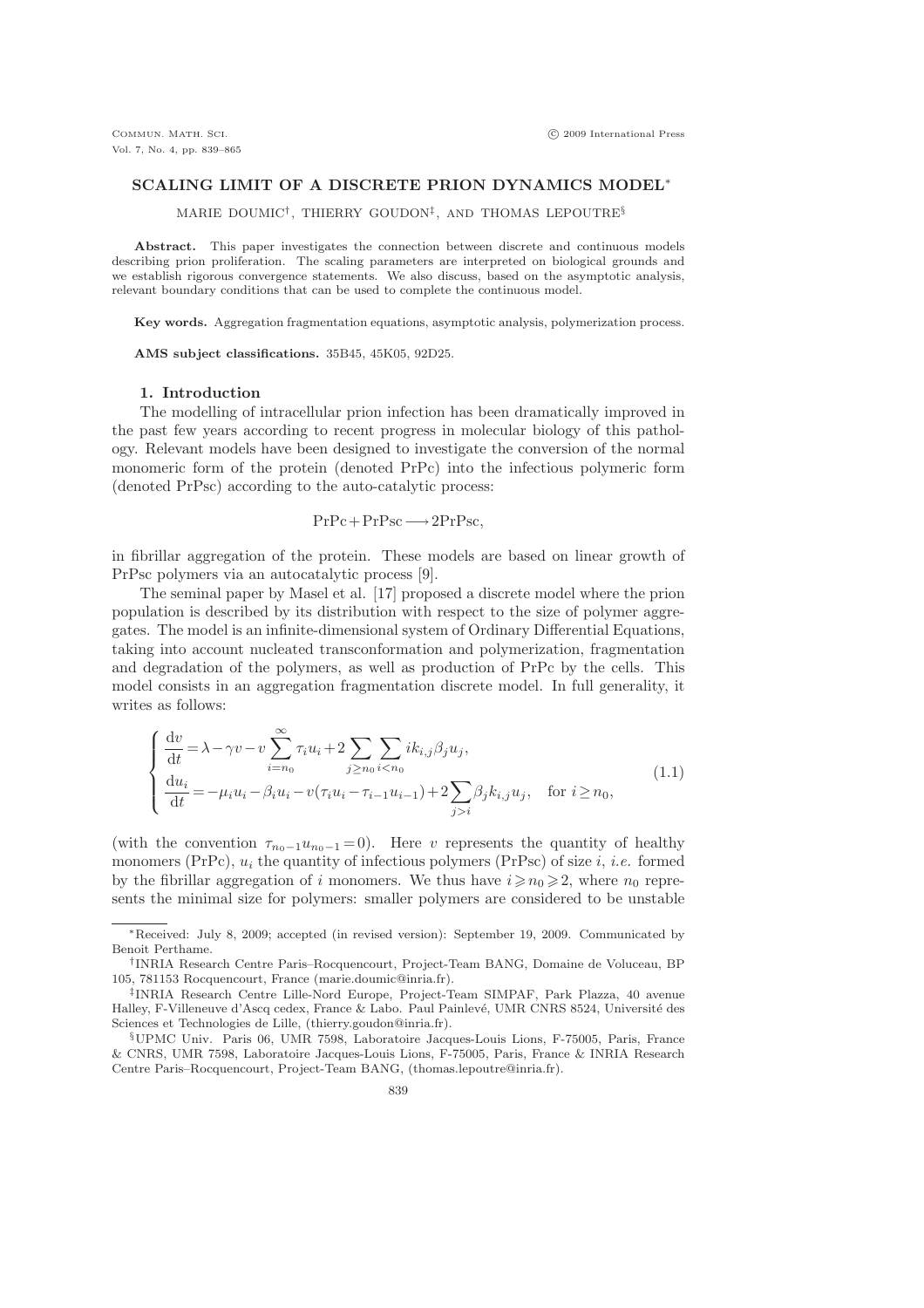and are immediately degraded into monomers, as the last term of equation (1.1) for v expresses. Parameters  $\gamma$  and  $\mu_i$  are the degradation rates respectively of monomers and polymers of size i. The parameter  $\lambda$  is a source term: the basal synthesis rate of PrPc. The coefficient  $\beta_i$  is the fragmentation rate of a polymer of size i, and the coefficient  $k_{i,i}$  is the repartition function for a polymer of size i dividing into two polymers of smaller sizes j and  $i - j$ . Finally, the quantity  $v\tau_i$  is the aggregation speed of polymers of size  $i$ , which is supposed to depend both on the available quantity of monomers v and on a specific aggregation ability  $\tau_i$  of polymers of size i.

In the original model [17], the degradation rate of polymers  $\mu_i$  and the aggregation rate  $\tau_i$  were assumed to be independent of the size i, the fragmentation rate satisfied  $\beta_j = \beta(j-1)$  for a constant  $\beta$  and  $k_{i,j}$  was a uniform repartition over  $\{1,\ldots j-1\}$ , i.e.,  $k_{i,j} = \frac{1}{j-1}$  for  $i \in \{1, \ldots, j-1\}$ , and 0 elsewhere. These laws express that all polymers behave in the same way, and that any joint point of any polymer has the same probability to break. It allowed the authors to close the system into an ODE system of three equations, which is quite simple to analyze. However, following recent experimental results such as in [20], and their mathematical analysis in [5, 4], here we prefer to consider variable coefficients in their full generality. Following the ideas of [7], we can consider, under reasonable growth assumptions on the coefficients, the so called admissible solutions, i.e., solutions obtained by taking the limit of truncated systems (see Appendix C).

Recent work by Greer et al. analyzed this process in a continuous setting [10]. They proposed a Partial Differential Equation to render out the above-mentioned polymerization/fragmentation process. It writes

$$
\frac{dV}{dt} = \lambda - \gamma V - V \int_{x_0}^{\infty} \tau(x) U(t, x) dx
$$

$$
+ 2 \int_{x = x_0}^{\infty} \int_{y=0}^{x_0} yk(y, x) \beta(x) U(t, x) dx dy,
$$
(1.2)

$$
\frac{\partial U}{\partial t} = -\mu(x)U(t, x) - \beta(x)U(t, x) - V \frac{\partial}{\partial x}(\tau U)
$$

$$
+2\int_x^{\infty} \beta(y)k(x, y)U(t, y) dy.
$$
(1.3)

The coefficients of the continuous model  $(1.2)$   $(1.3)$  have the same meaning as those of the discrete one (1.1); however, some questions about their scaling remain, and in particular about the exact biological interpretation of the variable x.

The aim of this article is to investigate the link between system (1.1) and system (1.2), (1.3). We discuss in details the convenient mathematical assumptions under which we can ensure that the continuous system is the limit of the discrete one and we rigorously establish the convergence statement. We also want to discuss possible biological interpretations of our asymptotic analysis, and see how our work can help to define a proper boundary condition at  $x=x_0$  for system (1.2), (1.3). Indeed, equation (1.3) holds in the domain  $x > x_0$  and, due to the convection term, at least when  $V(t)\tau(x_0) > 0$  a boundary condition is necessary to complete the problem.

In section 2, we first recall general properties and previous results on the considered equations. In section 3, we rescale the equations in order to make a small parameter  $\varepsilon$  appear, and we state the main result: the asymptotic convergence of the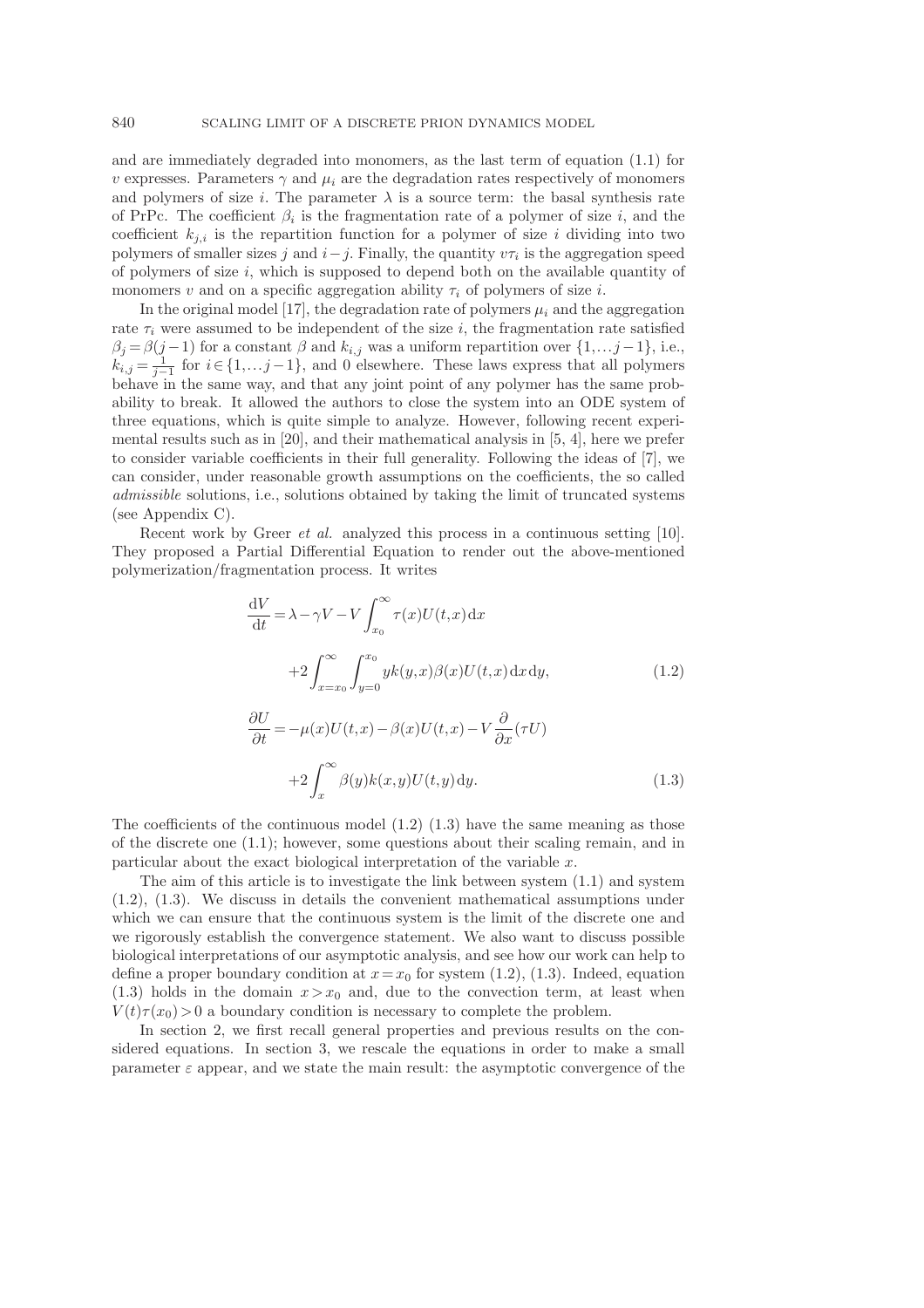rescaled discrete system towards the continuous equations. Section 4 is devoted to its proof, based on moments a priori estimates. Sections 5 and 6 discuss how these results can be interpreted on physical grounds. We also comment the issue of the boundary condition for the continuous model.

### 2. Basic properties of the equations

All the considered coefficients are nonnegative. We need some structural hypotheses on k and  $k_{j,i}$  to make sense. Obviously, the hypotheses take into account that a polymer can only break into smaller pieces. We also impose symmetry since a given polymer of size y breaks equally into two polymers of size x and  $y-x$ , respectively. Summarizing, we have

$$
k_{i,j} \ge 0,
$$
  
\n
$$
k_{i,j} = 0 \text{ for } i \ge j
$$
  
\n
$$
k(x,y) \ge 0,
$$
  
\n
$$
k(x,y) = 0 \text{ for } x > y,
$$
\n(2.1)

$$
k_{i,j} = k_{j-i,i}, \qquad k(x,y) = k(y-x,y), \qquad (2.2)
$$

$$
\sum_{i=1}^{j-1} k_{i,j} = 1, \qquad \qquad \int_0^y k(x,y) \, \mathrm{d}x = 1. \tag{2.3}
$$

(Note that (2.1) and (2.3) imply that  $0 \le k_{i,j} \le 1$ .) Classically, these two conditions lead to a third one, expressing mass conservation through the fragmentation process:

$$
2\sum_{i=1}^{j-1}ik_{i,j}=j, \qquad 2\int_0^y xk(x,y)\,\mathrm{d}x=y. \tag{2.4}
$$

The discrete equation belongs to the family of coagulation-fragmentation models (see [1, 2]). Adapting the work of [1, 2] to this system, we obtain the following result. It is not optimal but sufficient for our study.

THEOREM 2.1. Let  $k_{i,j}$  satisfy Assumptions (2.1)–(2.3). We assume the following growth estimate on the coefficients: there exist  $K > 0$ ,  $\alpha \geq 0$ ,  $m \geq 0$ , and  $0 \leq \theta \leq 1$  such that

$$
0 \le \beta_i \le K i^{\alpha}, \qquad 0 \le \mu_i \le K i^m, \qquad 0 \le \tau_i \le K i^{\theta}.
$$
 (2.5)

The initial data  $v^0 \ge 0, u_i^0 \ge 0$  satisfies, for  $\sigma = \max(1+m, 1+\theta, \alpha)$ 

$$
\sum_{i=n_0}^{\infty} i^{\sigma} u_i^0 < +\infty.
$$

Then there exists a unique global solution to (1.1) which satisfies for all  $t \geq 0$ 

$$
v(t) + \sum_{i=n_0}^{\infty} i u_i(t) = v^0 + \sum_{i=n_0}^{\infty} i u_i^0 + \lambda t - \int_0^t \gamma v(s) \, ds - \int_0^t \sum_{i=n_0}^{\infty} i \mu_i u_i(s) \, ds. \tag{2.6}
$$

A sketch of the proof is given in Appendix C. Let us introduce the quantity

$$
\rho(t) = v(t) + \sum_{i=n_0}^{\infty} i u_i(t),
$$
\n(2.7)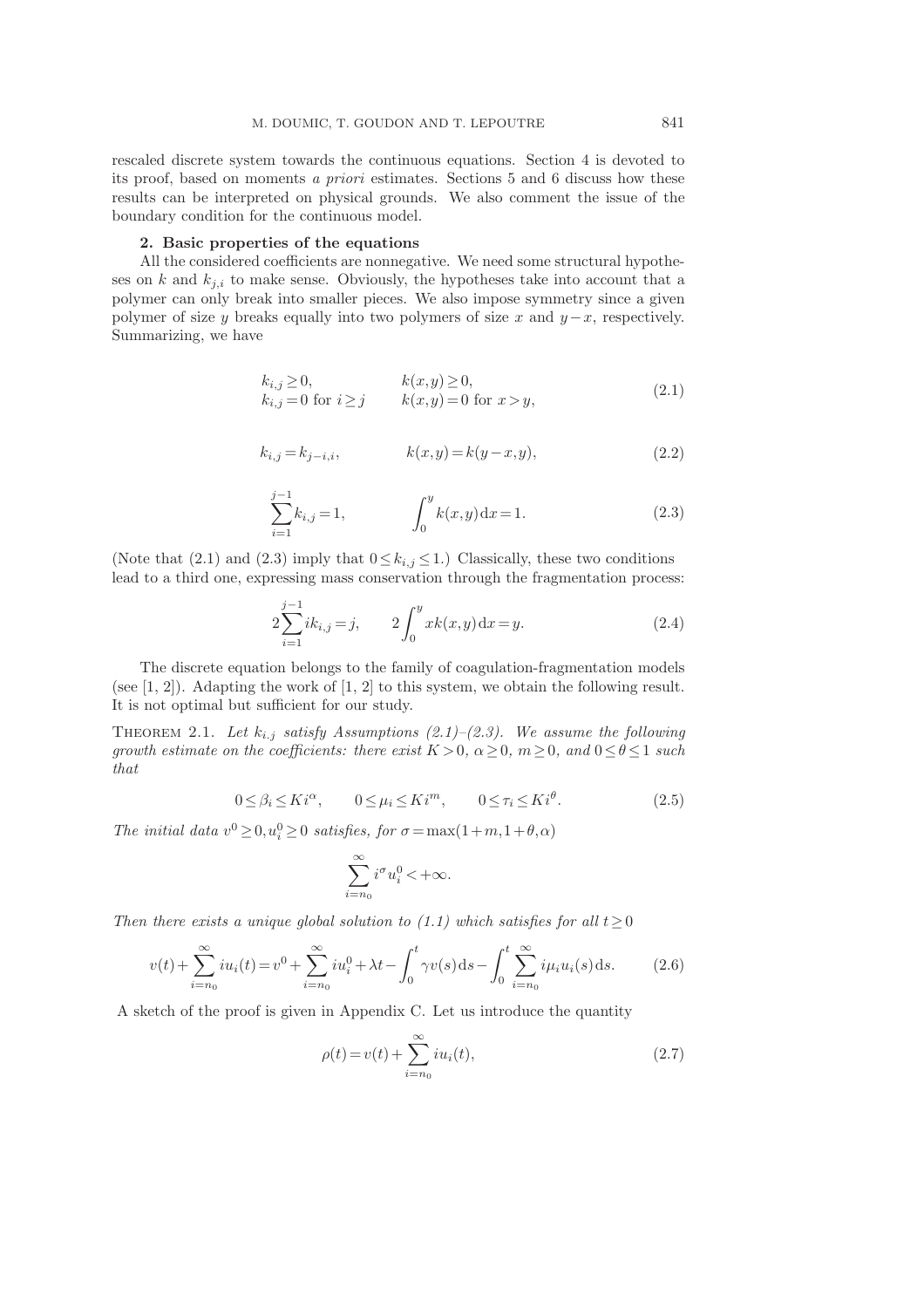which is the total number of monomers in the population. Equation  $(2.6)$  is a mass balance equation, which can be written as

$$
\frac{\mathrm{d}}{\mathrm{d}t}\rho = \lambda - \gamma v(t) - \sum_{i=n_0}^{\infty} i\mu_i u_i(t).
$$
\n(2.8)

Similarly for the continuous model we define

$$
\varrho(t) = V(t) + \int_{x_0}^{\infty} x U(t, x) \, \mathrm{d}x.
$$

The analogue of (2.8) would be

$$
\varrho(t) - \varrho(0) = \lambda t - \int_0^t \gamma V(s) \, ds - \int_0^t \int_{x_0}^\infty x \mu(x) U(t, x) \, dx. \tag{2.9}
$$

In fact, the argument to deduce  $(2.9)$  from the system  $(1.2)(1.3)$  is two–fold: it relies both on the boundary condition on  $\{x=x_0\}$  for (1.3) and on the integrability properties of the fragmentation term

$$
x \times \left(2\int_x^\infty \beta(y)k(x,y)U(t,y)\,\mathrm{d}y - \beta(x)U(t,x)\right),
$$

the integral of which has to be combined to  $(1.2)$  by virtue of  $(2.4)$ . The question is actually quite deep, as it is already revealed by the case where  $\mu = 0, \tau = 0$  and  $x_0 = 0$ . In this situation it can be shown that (1.3) admits solutions that do not satisfy the conservation law:  $\int_0^\infty xU(t,x)dx=\int_0^\infty xU(0,x)dx$ , see [8]. Hence, (2.9) has to be incorporated in the model as a constraint to select the physically relevant solution, as suggested in [8] and [13]. Nevertheless, the integrability of the fragmentation term is not a big deal since it can be obtained by imposing boundedness of a large enough moment of the initial data as it will be clear in the discussion below and as it appeared in [8, 13]. More interesting is how to interpret this in terms of boundary conditions; we shall discuss the point in section 5. (Note that in [13] the problem is completed with the boundary condition  $U(t,x_0) = 0$  while  $x_0 > 0$ ,  $\tau(x_0) > 0$ .) According to [8, 13] we adopt the following definition.

DEFINITION 2.2. We say that the pair  $(U, V)$  is a "monomer preserving weak solution of the prion proliferation equations" with initial data  $(U_0, V_0)$  if it satisfies (1.2) and if for any  $\varphi \in C_c^{\infty}((x_0, \infty))$ , we have

$$
\int_0^\infty U(t, dx)\varphi(x) - \int_0^\infty U_0(dx)\varphi(x)
$$
  
= 
$$
- \int_0^t \int_0^\infty \mu(x)U(s, dx)\varphi(x)ds - \int_0^t \int_0^\infty \beta(x)U(s, dx)\varphi(x)ds
$$
  
+ 
$$
\int_0^t V(s) \int_0^\infty \tau(x)U(s, dx)\partial_x\varphi(x)ds
$$
  
+ 
$$
2 \int_0^t \int_{x_0}^\infty \beta(y)U(s, dy) \int_{x_0}^y k(dx, y)\varphi(x)ds,
$$
 (2.10)

and

$$
V(t) + \int_{x_0}^{\infty} xU(t, dx) = V_0 + \int_{x_0}^{\infty} xU_0(dx)
$$
  
+  $\lambda t - \int_0^t \gamma V(s) ds - \int_0^t \int_{x_0}^{\infty} x\mu(x)U(s, dx) ds.$  (2.11)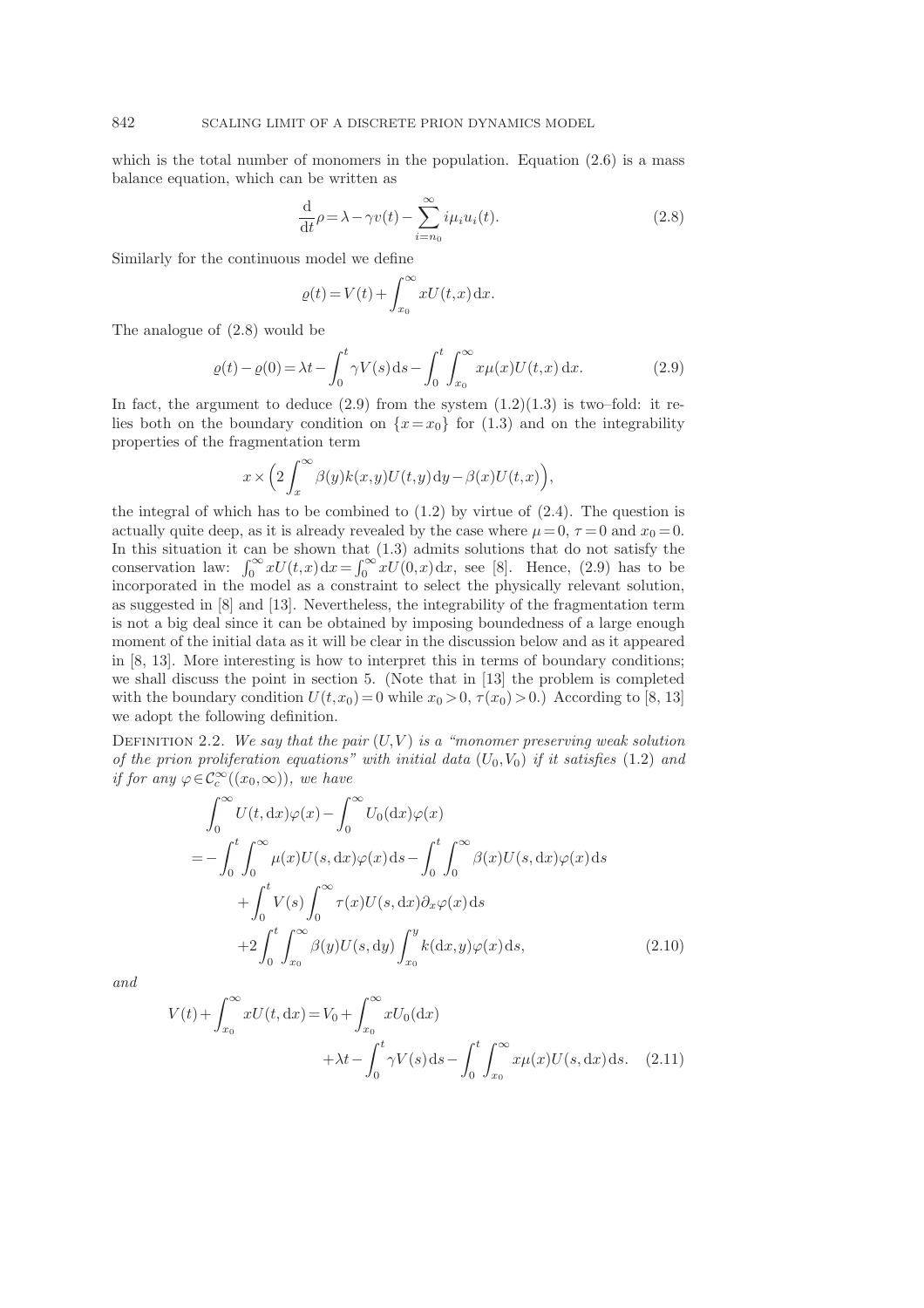A break is necessary to discuss the functional framework to be used in Definition 2.2. We start by setting up some notation. We denote  $\mathcal{M}^1(X)$  to be the set of bounded Radon measures on a Borelian set  $X \subset \mathbb{R}$ ;  $\mathcal{M}^1_+(X)$  stands for the positive cone in  $\mathcal{M}^1(X)$ . The space  $\mathcal{M}^1(X)$  identifies as the dual of the space  $\mathcal{C}_0(X)$  of continuous functions vanishing at infinity in  $X$ ,<sup>1</sup> endowed with the supremum norm, see [15]. Given an interval  $I \subset \mathbb{R}$ , we consider measure valued functions  $W : y \in I \mapsto W(y) \in$  $\mathcal{M}^1(X)$ . Denoting  $W(y, dx) = W(y)(dx)$ , we say that  $W \in \mathcal{C}(I; \mathcal{M}^1(X) - \text{weak} - \star)$ , if, for any  $\varphi \in C_0(X)$ , the function  $y \mapsto \int_X \varphi(x) W(y, dx)$  is continuous on I. We are thus led to assume

$$
U \in \mathcal{C}([0,T]; \mathcal{M}^1_+([0,\infty)) - \text{weak} - \star), \qquad V \in \mathcal{C}([0,T]),
$$

with furthermore

$$
\mathrm{supp}\big(U(t,.)\big)\subset [x_0,\infty),\qquad \int_{x_0}^\infty xU(t,\mathrm{d}x) < \infty,
$$

which corresponds to the physical meaning of the unknowns. Hence, formula (2.10) makes sense for continuous coefficients

$$
\mu, \beta, \tau \in \mathcal{C}([x_0, \infty)).
$$

Concerning the fragmentation kernel, it suffices to suppose that

$$
y \mapsto k(dx, y) \in C([x_0, \infty); \mathcal{M}^1_+([0, \infty)) - \text{weak} \to).
$$

### 3. Main result

This section splits into three steps: firstly, we precisely set up the scaling of the equations, secondly we detail the assumptions on the discrete coefficients which will be used to define, through a compactness argument, the coefficients of the limit equations, and thirdly we give the main statement of the paper.

**3.1.** Notations and rescaled equations. We first rewrite system  $(1.1)$  in a dimensionless form, as done for instance in [6] (see also [11]). Here we summarize all the absolute constants that we will need in the sequel:

- $T$ , characteristic time,
- $U$ , characteristic value for the concentration of polymers  $u_i$ ,
- $\mathcal V$ , characteristic value for the concentration of monomers  $v$ ,
- $\mathcal{T}$ , characteristic value for the polymerisation rate  $\tau_i$ ,
- B, characteristic value for the fragmentation frequency  $\beta_i$ ,
- $d_0$ , characteristic value for the degradation frequency of polymers  $\mu_i$ ,
- Γ, characteristic value for the degradation frequency of monomers  $\gamma$ ,
- L, characteristic value for the source term  $\lambda$ .

 $1\phi \in \mathcal{C}_0(X)$  means that  $\phi$  is continuous and for any  $\eta > 0$ , there exists a compact set  $K \subset X$  such that  $\sup_{X\setminus K} |\phi(x)| \leq \eta$ . We denote  $\mathcal{C}_c(X)$  to be the space of continuous functions with compact support in X.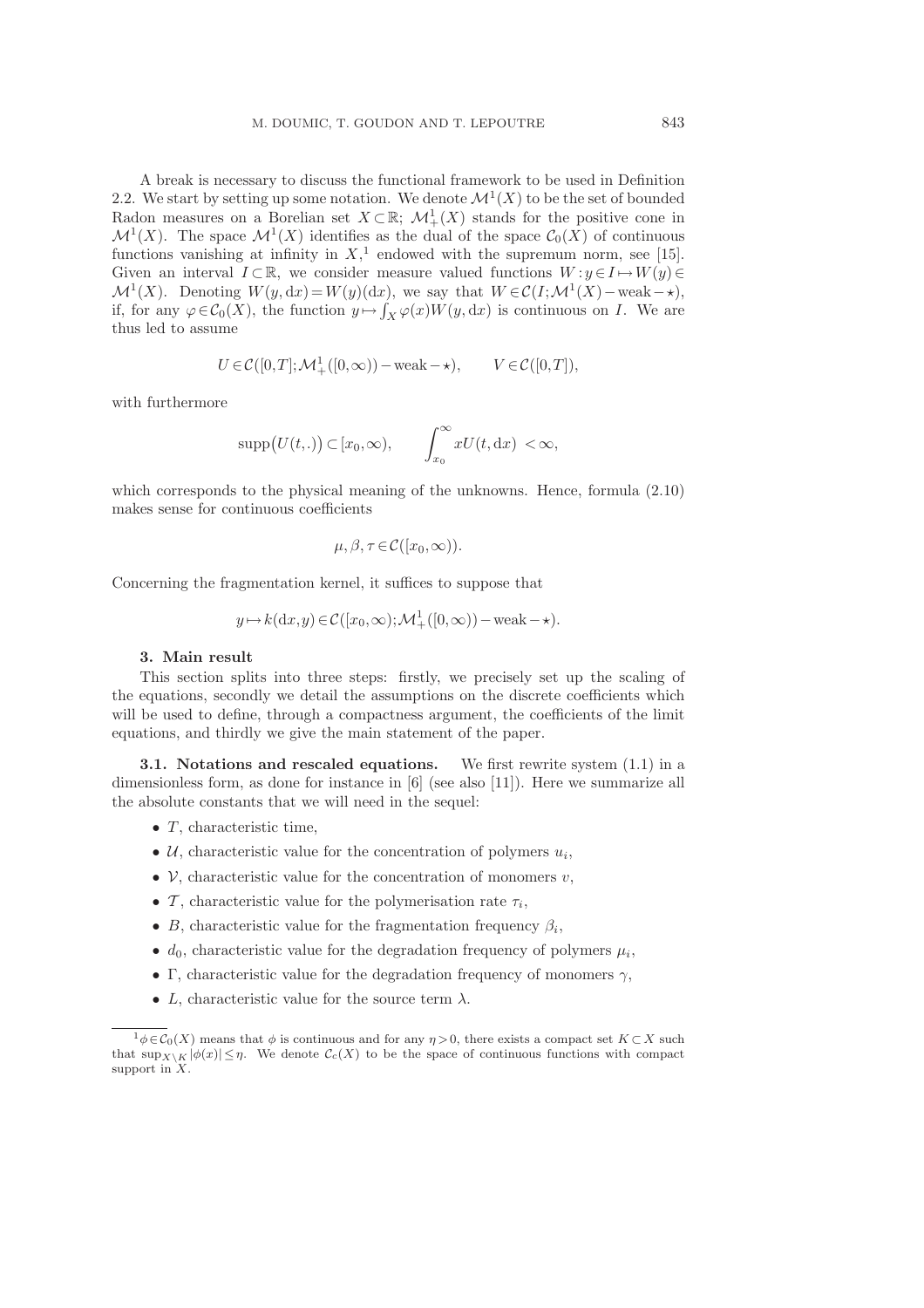The dimensionless quantities are defined by

$$
\bar{t} = \frac{t}{T}, \qquad \bar{v}(\bar{t}) = \frac{v(\bar{t}T)}{\mathcal{V}}, \qquad \bar{u}_i(\bar{t}) = \frac{u_i(\bar{t}T)}{\mathcal{U}}, \qquad \bar{\beta}_i = \frac{\beta_i}{B}, \qquad \bar{\tau}_i = \frac{\tau_i}{T},
$$

$$
\bar{\mu}_i = \frac{\mu_i}{d_0}, \qquad \bar{\lambda} = \frac{\lambda}{L}, \qquad \bar{\gamma} = \frac{\gamma}{\Gamma}.
$$

Recall that  $k_{i,j}$  is already dimensionless. The following dimensionless parameters arise from this nondimensionalization

$$
\begin{cases}\na = \frac{LT}{\mathcal{V}}, \, b = BT, \quad c = \Gamma T, \, d = d_0 T, \\
s = \frac{\mathcal{U}}{\mathcal{V}}, \quad \nu = T \mathcal{T} \mathcal{V}.\n\end{cases} \tag{3.1}
$$

Omitting the overlines, the equation becomes

$$
\begin{cases}\n\frac{\mathrm{d}v}{\mathrm{d}t} = a\lambda - c\gamma v - \nu s v \sum \tau_i u_i + 2bs \sum_{j \ge n_0} \sum_{i < n_0} ik_{i,j} \beta_j u_j, \\
\frac{\mathrm{d}u_i}{\mathrm{d}t} = -d\mu_i u_i - b\beta_i u_i - \nu v (\tau_i u_i - \tau_{i-1} u_{i-1}) + 2b \sum_{j > i} \beta_j k_{i,j} u_j, & \text{for } i \ge n_0.\n\end{cases} \tag{3.2}
$$

The definition (2.7) of the total mass in dimensionless form becomes

$$
v + s \sum_{i=n_0}^{\infty} i u_i = \rho.
$$
 (3.3)

The rationale motivating the scaling can be explained as follows. Let  $0 < \varepsilon \ll 1$  be a parameter intended to tend to 0. We pass from the discrete model to the continuous model by associating a stepwise constant function to the  $u_i$ 's, constant on each interval  $(\varepsilon i, \varepsilon (i+1))$ . Then sums over the index i will be interpreted as Riemann sums which are expected to tend to integrals in the continuum limit while finite differences will give rise to derivatives. Having in mind the case of homogeneous division and polymerization rates  $\beta(x) = x^{\alpha}$ ,  $\tau(x) = x^{\theta}$ ,  $\mu(x) = x^m$ , which generalizes the constantcoefficient case proposed by [10], and their discrete analogue  $\beta_i = i^{\alpha}, \tau_i = i^{\theta}, \mu_i = i^m$ , we shall assume that the rescaled coefficients  $\beta_i, \mu_i, \tau_i$  fulfill (2.5). Therefore, we are led to set

$$
s = \varepsilon^2,
$$

so that (3.3) becomes

$$
v + \varepsilon \sum_{i=n_0}^{\infty} \varepsilon i \ u_i = \rho,
$$
\n(3.4)

to be compared to the definition of  $\rho$  in (2.9). This scaling means that the typical concentration of any aggregate with size  $i > n_0$  is small compared to the monomers concentration, but the total mass of the aggregates is in the order of the mass of monomers. Next, we set

$$
a=1
$$
,  $b=\varepsilon^{\alpha}$ ,  $c=1$ ,  $d=\varepsilon^{m}$ ,  $\nu=\varepsilon^{\theta-1}$ .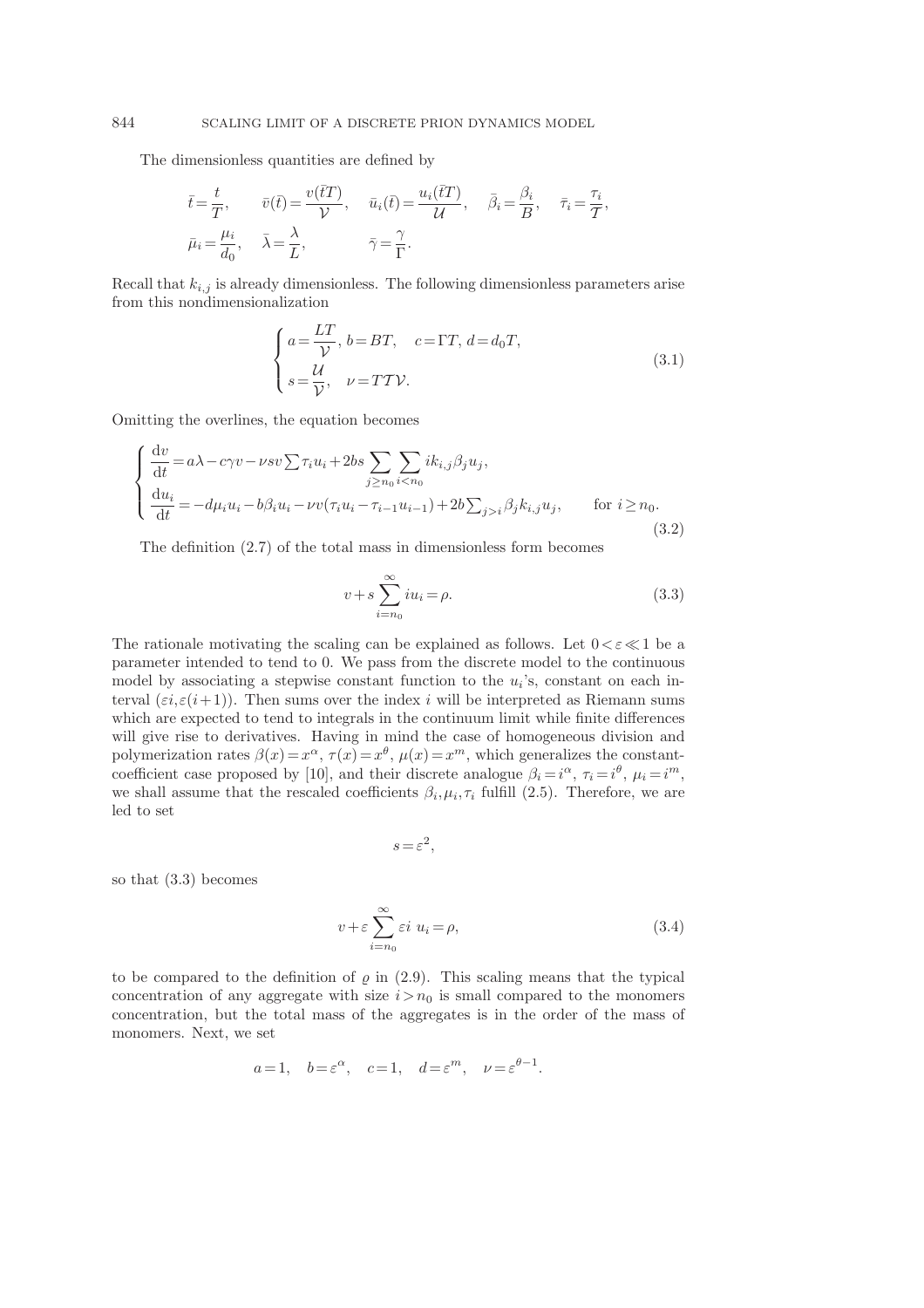The rescaled equations read

$$
\begin{cases} \frac{\mathrm{d}v}{\mathrm{d}t} = \lambda - \gamma v - \varepsilon^{\theta+1} v \sum \tau_i u_i + 2\varepsilon^{2+\alpha} \sum_{i \ge n_0} \sum_{j < n_0} j k_{j,i} \beta_i u_i, \\ \frac{\mathrm{d}u_i}{\mathrm{d}t} = -\varepsilon^m \mu_i u_i - \varepsilon^\alpha \beta_i u_i - \varepsilon^{\theta-1} v(\tau_i u_i - \tau_{i-1} u_{i-1}) + 2\varepsilon^\alpha \sum_{j > i} \beta_j k_{i,j} u_j, \qquad \text{for } i \ge n_0. \end{cases} \tag{3.5}
$$

Eventually, the threshold value  $n_0$  also depends on the scaling parameter and we assume

$$
\lim_{\varepsilon \to 0} \varepsilon n_0(\varepsilon) = x_0 \ge 0. \tag{3.6}
$$

This choice is discussed in section 6.3.

Equation (3.5) is completed by an initial data  $(u_i^{0,\varepsilon}, v^{0,\varepsilon})$  verifying, for some constants  $M_0$ ,  $\rho^0$ ,  $M_{1+\sigma}$  independent of  $\varepsilon$ :

$$
\begin{cases}\nv^{0,\varepsilon} + \varepsilon^2 \sum_{i=n_0(\varepsilon)}^{\infty} i u_i^{0,\varepsilon} = \rho^0 < +\infty, \\
\varepsilon \sum_{i=n_0(\varepsilon)}^{\infty} u_i^{0,\varepsilon} \le M_0 < +\infty, \\
\varepsilon^{2+\sigma} \sum_{i=n_0(\varepsilon)}^{\infty} i^{1+\sigma} u_i^{0,\varepsilon} \le M_{1+\sigma} < +\infty, \qquad 1+\sigma > \max(1,\alpha,1+m,1+\theta).\n\end{cases} (3.7)
$$

For any  $0 < T < \infty$ , Theorem 2.1 guarantees the existence of a solution  $(u_i^{\varepsilon}, v^{\varepsilon})$  of (3.5). Let us set

$$
\chi_i^\varepsilon(x)\!=\!\chi_{[i\varepsilon,(i+1)\varepsilon)}(x),
$$

with  $\chi_A$  the indicator function of a set A. We introduce the piecewise constant function

$$
u^\varepsilon(t,x):=\sum_{i=n_0(\varepsilon)}^\infty u_i^\varepsilon(t)\chi_i^\varepsilon(x).
$$

On the same token, we associate the following functions to the coefficients

$$
k^{\varepsilon}(x,y) := \sum_{i=0}^{\infty} \sum_{j=0}^{\infty} \frac{k_{i,j}}{\varepsilon} \chi_i^{\varepsilon}(x) \chi_j^{\varepsilon}(y),
$$
  

$$
\mu^{\varepsilon}(x) := \sum_{i=n_0(\varepsilon)}^{\infty} \varepsilon^m \mu_i \chi_i^{\varepsilon}(x),
$$
  

$$
\beta^{\varepsilon}(x) := \sum_{i=n_0(\varepsilon)}^{\infty} \varepsilon^{\alpha} \beta_i \chi_i^{\varepsilon}(x),
$$
  

$$
\tau^{\varepsilon}(x) := \sum_{i=n_0(\varepsilon)}^{\infty} \varepsilon^{\theta} \tau_i \chi_i^{\varepsilon}(x).
$$

This choice is made so that for all  $y, k^{\varepsilon}(\cdot, y)$  is a probability measure on  $[0, y]$ .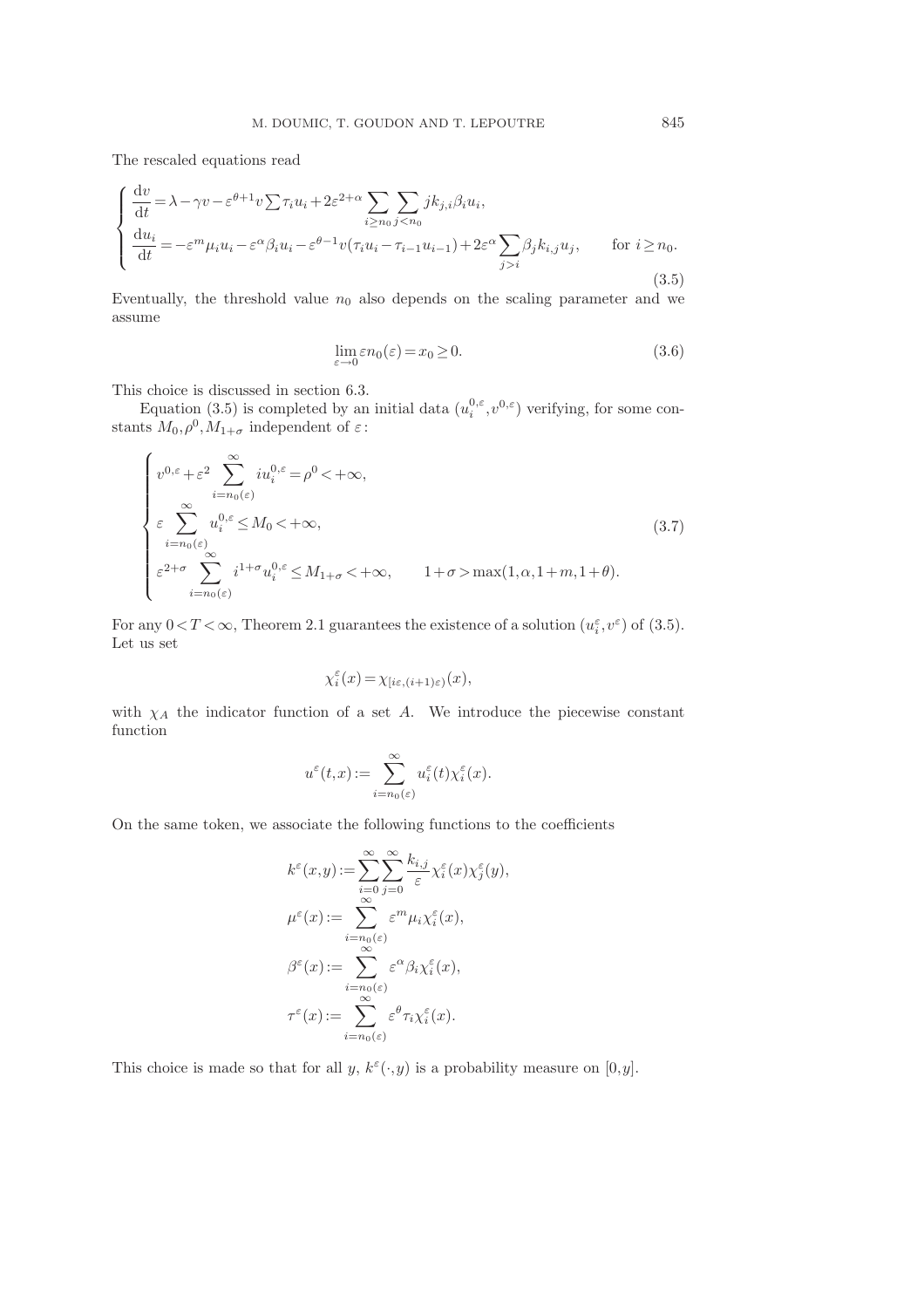3.2. Compactness assumptions on the coefficients. For technical purposes we need further assumptions on the discrete coefficients. Let us collect them as follows: there exists  $K > 0$  such that

$$
\begin{aligned} \left|\beta_{i+1} - \beta_i\right| &\leq K i^{\alpha - 1}, \\ \left|\mu_{i+1} - \mu_i\right| &\leq K i^{m-1}, \\ \left|\tau_{i+1} - \tau_i\right| &\leq K i^{\theta - 1}, \end{aligned} \tag{3.8}
$$

where the exponents  $\alpha, \theta, m$  are defined in (2.5). For the fragmentation kernel we furthermore assume that there exists  $K > 0$  such that for any  $i, j$ 

$$
\left| \sum_{p=0}^{i-1} \sum_{r=0}^{p-1} k_{r,j+1} - \sum_{p=0}^{i-1} \sum_{r=0}^{p-1} k_{r,j} \right| \le K. \tag{3.9}
$$

These assumptions will be helpful for investigating the behavior of (3.5) as  $\varepsilon$  goes to 0 since they provide compactness properties. We summarize these properties in the following lemma.

LEMMA 3.1. Let  $(z_i)_{i \in \mathbb{N}}$  be a sequence of nonnegative real numbers verifying

$$
0 \le z_i \le K i^{\kappa}, \qquad |z_{i+1} - z_i| \le K i^{\kappa - 1}
$$

for some  $K > 0$  and  $\kappa \geq 0$ . For  $x \geq 0$ , we set  $z^{\varepsilon}(x) = \sum_i \varepsilon^{\kappa} z_i \chi_{[\varepsilon i, \varepsilon (i+1))}(x)$ . Then there exists a subsequence  $\varepsilon_n \to 0$ , and a continuous function  $z : x \in [0,\infty) \mapsto z(x)$  such that  $z^{\varepsilon_n}$  converges to z uniformly on  $[r, R]$  for any  $0 < r < R < \infty$ . If  $\kappa > 0$ , the convergence holds on [0, R] for any  $0 < R < \infty$  and we have  $z(0) = 0$ .

We shall apply this statement to the sequences  $\beta^{\varepsilon}, \mu^{\varepsilon}, \tau^{\varepsilon}$ . A similar compactness property can be obtained for the fragmentation coefficients.

LEMMA 3.2. Let the coefficients  $k_{i,j}$  satisfy Assumptions (2.2),(2.3), and (3.9). Then there exists a subsequence  $(\varepsilon_n)_{n\in\mathbb{N}}$  and  $k: y \in [0,\infty) \to k(\mathrm{d}x,y) \in \mathcal{M}^1_+([0,\infty))$  which belongs to  $\mathcal{C}([0,\infty);\mathcal{M}^1_+([0,\infty))$  – weak –  $\star)$  satisfying also (2.2) and (2.3) (in their continuous version) and such that  $k^{\varepsilon_n}$  converges to k in the following sense: for every compactly supported smooth function  $\varphi \in C_c^{\infty}([x_0, \infty))$ , denoting

$$
\phi^{\varepsilon_n}(y) = \int_{n_0(\varepsilon_n)\varepsilon_n}^y k^{\varepsilon_n}(x, y)\varphi(x) dx, \qquad \phi(y) = \int_{x_0}^y k(\mathrm{d}x, y)\varphi(x), \tag{3.10}
$$

we have  $\phi^{\varepsilon_n} \to \phi$  uniformly locally in  $[x_0, +\infty)$ .

The detailed proofs of Lemma 3.1 and Lemma 3.2 are postponed to Appendix B.

3.3. Main results. We are now ready to state the main results of this article.

THEOREM 3.3. Assume  $(2.5)$  and  $(3.8)$ . Suppose the fragmentation coefficients fulfill (2.1)–(2.3) and (3.9). Then, there exist a subsequence, denoted  $(\varepsilon_n)_{n\in\mathbb{N}}$ , continuous functions  $\mu, \tau, \beta$ , and a nonnegative measure-valued function  $k(dx,y)$  verifying (2.2) and  $(2.3)$ , such that

$$
\mu^{\varepsilon_n},\tau^{\varepsilon_n},\beta^{\varepsilon_n},k^{\varepsilon_n}\to\mu,\tau,\beta,k
$$

in the sense of Lemma 3.1 and Lemma 3.2.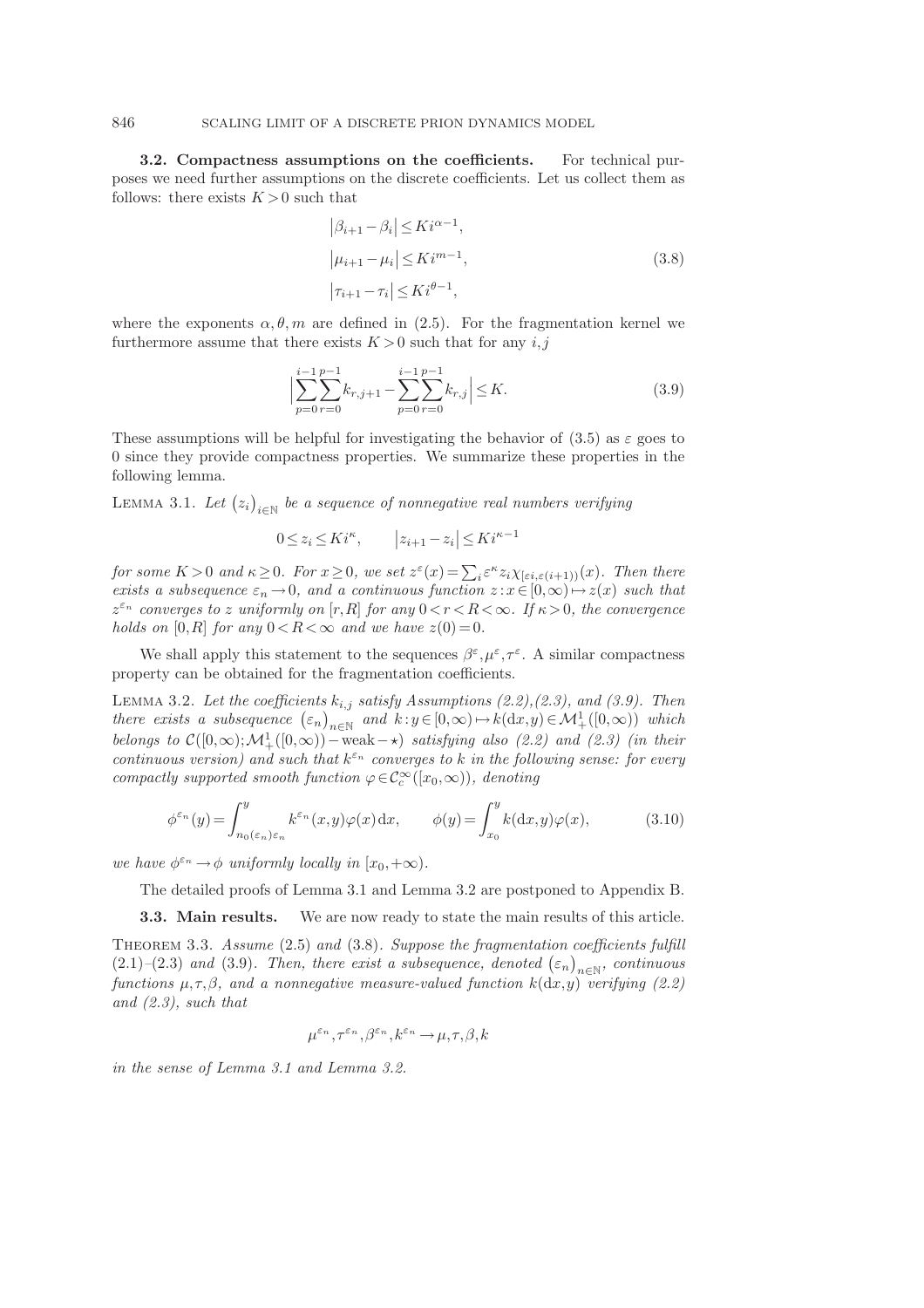Let the initial data satisfy (3.7). Then we can choose the subsequence  $(\varepsilon_n)_{n\in\mathbb{N}}$ such that there exists  $(U, V)$  for which

$$
\begin{cases}\n u^{\varepsilon_n} \to U, &\text{in } \mathcal{C}([0,T]; \mathcal{M}^1([0,\infty)) - \text{weak} - \star), \\
v^{\varepsilon_n} \to V & \text{uniformly on } [0,T].\n\end{cases}
$$

We have  $xU(t, dx) \in M^1([0, \infty))$ , the measure  $U(t, dx)$  has its support included in  $[x_0,+\infty)$  for all time  $t\geq 0$ , and  $(U,V)$  satisfies  $(2.10)-(2.11)$ .

THEOREM 3.4. The limit  $(U,V)$  exhibited in Theorem 3.3 is a monomer preserving weak solution (i.e., also satisfies equation  $(1.2)$ ) in the following situations:

- i)  $x_0 = 0$  and either  $\theta > 0$  (so that the limit  $\tau$  satisfies  $\tau(0) = 0$ ), or the rates  $\tau_i = \tau$  are constant.
- ii)  $x_0 > 0$  and the discrete fragmentation coefficients fulfill the following strength $ened$  assumption: for any  $i, j$  we have

$$
\left| \sum_{i' \le i} \left( k_{i'j+1} - k_{i',j} \right) \right| \le \frac{K}{j}, \qquad k_{i,j} \le \frac{K}{j}.
$$
\n(3.11)

## 4. Moment estimates

We start by establishing a priori estimates uniformly with respect to  $\varepsilon$ . These estimates will induce compactness properties on the sequence of solutions. As described in [12] for general coagulation fragmentation models, the model has the property of propagating moments.

LEMMA 4.1. Let the assumptions of Theorem 3.3 be fulfilled. Then for any  $T > 0$ , there exists a constant  $C < \infty$  which only depends on  $M_0, M_{1+\sigma}, \rho^0, \lambda, K$  and T, such that for any  $\varepsilon > 0$ ,

$$
\sup_{t \in [0,T]} \int_0^\infty (1+x+x^{1+\sigma}) u^\varepsilon(t,x) \, \mathrm{d}x \le C, \qquad 0 \le v^\varepsilon(t) \le C.
$$

*Proof.* For  $r > 0$ , we denote

$$
M_r^{\varepsilon}(t) = \varepsilon \sum_{i=n_0}^{\infty} (i\varepsilon)^r u_i^{\varepsilon}(t).
$$

As in [6], we can notice that

$$
\int_0^\infty \left(\frac{x}{2}\right)^r u^\varepsilon(t,x) \, dx \le M_r^\varepsilon(t) \le \int_0^\infty x^r u^\varepsilon(t,x) \, dx.
$$

Therefore, we only need to control  $M_0^{\varepsilon}(t)$ ,  $M_1^{\varepsilon}(t)$  and  $M_{1+\sigma}^{\varepsilon}(t)$ . We notice the obvious but useful inequality, for  $0 \le r \le 1+\sigma$ ,

$$
(i\varepsilon)^r \le 1 + (i\varepsilon)^{1+\sigma},
$$

and therefore,

$$
|M_r^\varepsilon|\!\leq\!|M_0^\varepsilon| \!+\! |M_{1+\sigma}^\varepsilon|.
$$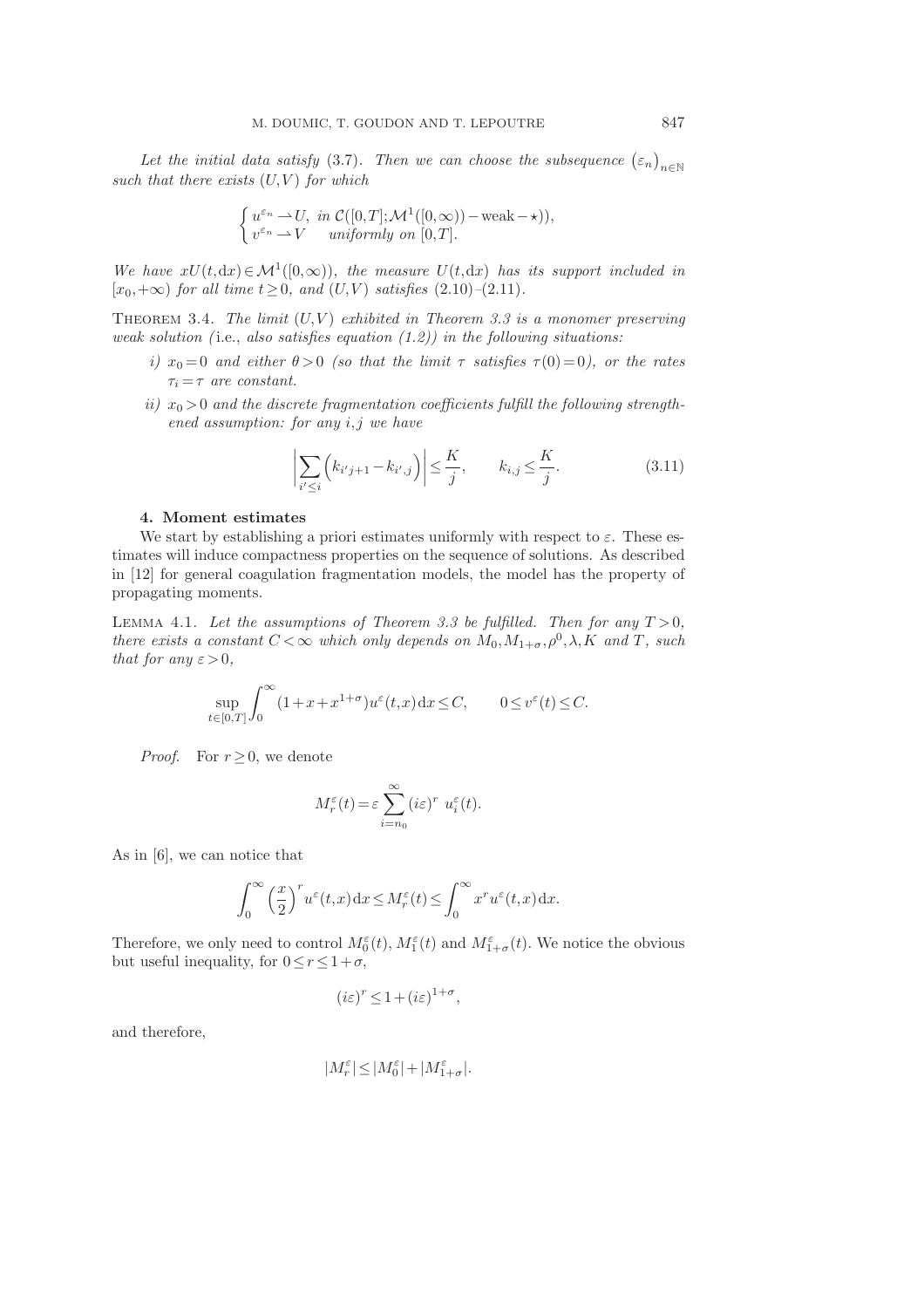In the sequel, we use alternatively two equivalent discrete weak formulations of equation (3.5) in the spirit of [13]. We multiply the second equation of (3.5) by  $\varphi_i$  and summing over  $i$ , we first obtain

$$
\frac{\mathrm{d}}{\mathrm{d}t} \sum_{i=n_0}^{\infty} u_i^{\varepsilon} \varphi_i = -\varepsilon^m \sum_{i=n_0}^{\infty} \mu_i u_i^{\varepsilon} \varphi_i - \varepsilon^{\alpha} \sum_{i=n_0}^{\infty} \beta_i u_i^{\varepsilon} \varphi_i
$$
\n
$$
-\varepsilon^{\theta-1} \sum_{i=n_0}^{\infty} v^{\varepsilon} (\tau_i u_i^{\varepsilon} - \tau_{i-1} u_{i-1}^{\varepsilon}) \varphi_i + 2\varepsilon^{\alpha} \sum_{i=n_0}^{\infty} \varphi_i \sum_{j>i} \beta_j k_{i,j} u_j^{\varepsilon},
$$
\n
$$
= -\varepsilon^m \sum_{i=n_0}^{\infty} \mu_i u_i^{\varepsilon} \varphi_i - \varepsilon^{\alpha} \sum_{i=n_0}^{\infty} \beta_i u_i^{\varepsilon} \varphi_i + \varepsilon^{\theta-1} v^{\varepsilon} \sum_{i=n_0}^{\infty} \tau_i u_i^{\varepsilon} (\varphi_{i+1} - \varphi_i)
$$
\n
$$
+ 2\varepsilon^{\alpha} \sum_{i=n_0}^{\infty} \varphi_i \sum_{j>i} \beta_j k_{i,j} u_j^{\varepsilon}.
$$
\n(4.1)

Using the properties of  $k_{i,j}$ , we rewrite the fragmentation terms as follows

$$
\sum_{i=n_0}^{\infty} \beta_i u_i^{\varepsilon} \varphi_i = 2 \sum_{j=n_0+1}^{\infty} \beta_j \sum_{i=1}^{j-1} i k_{i,j} u_j^{\varepsilon} \frac{\varphi_j}{j} + \beta_{n_0} u_{n_0}^{\varepsilon} \varphi_{n_0}
$$
  

$$
= 2 \sum_{j=n_0+1}^{\infty} \sum_{i=n_0}^{j-1} i k_{i,j} \beta_j u_j^{\varepsilon} \frac{\varphi_j}{j} + 2 \sum_{j=n_0+1}^{\infty} \sum_{i=1}^{n_0-1} i k_{i,j} \beta_j u_j^{\varepsilon} \frac{\varphi_j}{j} + \beta_{n_0} u_{n_0}^{\varepsilon} \varphi_{n_0},
$$
  

$$
2 \sum_{i=n_0}^{\infty} \varphi_i \sum_{j>i} \beta_j k_{i,j} u_j^{\varepsilon} = 2 \sum_{j=n_0+1}^{\infty} \sum_{i=n_0}^{j-1} i k_{i,j} \beta_j u_j^{\varepsilon} \frac{\varphi_i}{i}.
$$

By using (2.4), we have  $n_0 = 2\sum_{i=1}^{n_0-1} ik_{i,n_0}$  and we obtain

$$
2\sum_{i=n_0}^{\infty} \varphi_i \sum_{j>i} \beta_j k_{i,j} u_j^{\varepsilon} - \sum_{i=n_0}^{\infty} \beta_i u_i^{\varepsilon} \varphi_i = -2 \sum_{j=n_0}^{\infty} \sum_{i=1}^{n_0-1} i k_{i,j} \beta_j u_j^{\varepsilon} \frac{\varphi_j}{j} + 2 \sum_{j=n_0+1}^{\infty} \sum_{i=n_0}^{j-1} i k_{i,j} \beta_j u_j^{\varepsilon} \left( \frac{\varphi_i}{i} - \frac{\varphi_j}{j} \right).
$$

Substituting this in the weak formulation we obtain

$$
\frac{\mathrm{d}}{\mathrm{d}t} \sum_{i=n_0}^{\infty} u_i^{\varepsilon} \varphi_i = -\varepsilon^m \sum_{i=n_0}^{\infty} \mu_i u_i^{\varepsilon} \varphi_i + \varepsilon^{\theta-1} v^{\varepsilon} \sum_{i=n_0}^{\infty} \tau_i u_i^{\varepsilon} (\varphi_{i+1} - \varphi_i) \n+ 2\varepsilon^{\alpha} \sum_{j=n_0+1}^{\infty} \sum_{i=n_0}^{j-1} ik_{i,j} \beta_j u_j^{\varepsilon} \left( \frac{\varphi_i}{i} - \frac{\varphi_j}{j} \right) - 2\varepsilon^{\alpha} \sum_{j=n_0}^{\infty} \sum_{i=1}^{n_0-1} ik_{i,j} \beta_j u_j^{\varepsilon} \frac{\varphi_j}{j}.
$$
\n(4.2)

This last formulation makes the estimates straightforward (the computations are formal but can be understood as uniform bounds on solutions of truncated systems and therefore on any admissible solution). Taking  $\phi_i = i\varepsilon$ , we obtain the first moment, that is, the previously seen mass balance:

$$
\frac{\mathrm{d}}{\mathrm{d}t}\left(v^{\varepsilon}+\varepsilon^{2}\sum_{i=n_{0}}^{\infty}iu_{i}^{\varepsilon}\right)=-\gamma v^{\varepsilon}-\varepsilon^{2+m}\sum_{i=n_{0}}^{\infty}\mu_{i}iu_{i}^{\varepsilon}+\lambda\leq\lambda.\tag{4.3}
$$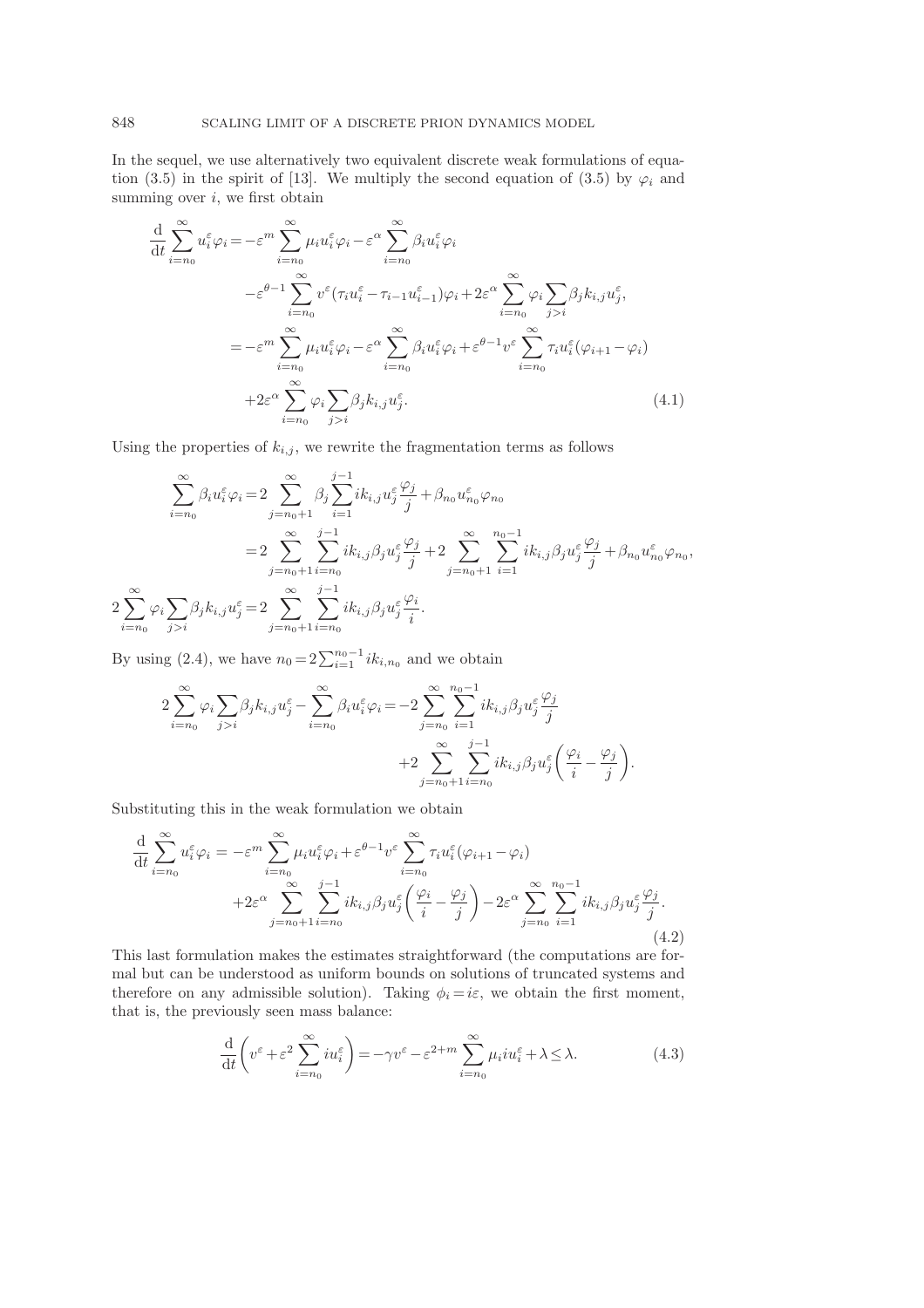Therefore, we get  $(u_i^{\varepsilon}$  and  $v^{\varepsilon}$  are nonnegative)

$$
0 \le v^{\varepsilon}(t) + M_1^{\varepsilon}(t) \le \rho^0 + \lambda T \qquad \text{for } 0 \le t \le T < \infty,
$$

and

$$
\int_0^t \varepsilon^{2+m} \sum_{i=n_0}^\infty \mu_i i u_i^\varepsilon(s, x) \, ds \le \rho^0 + \lambda T \qquad \text{for } 0 \le t \le T < \infty.
$$

To obtain an estimate on the 0th order moment, we take  $\varphi_i = \varepsilon$ . The term with  $\tau_i$ vanishes. Only considering the nonnegative part of the derivative, we derive from (4.2)

$$
\frac{\mathrm{d}}{\mathrm{d}t} M_0^{\varepsilon}(t) \leq 2\varepsilon^{1+\alpha} \sum_{j=n_0+1}^{\infty} \sum_{i=n_0}^{j-1} i k_{i,j} \beta_j u_j^{\varepsilon} \frac{1}{i}
$$
\n
$$
\leq 2\varepsilon^{1+\alpha} \sum_{j=n_0+1}^{\infty} \beta_j u_j^{\varepsilon} \leq 2KM_{\alpha}^{\varepsilon}(t).
$$

To give the bound on the  $(1+\sigma)$ th moment, we choose  $\varphi_i = \varepsilon(\varepsilon i)^{1+\sigma}$  in the weak formulation. Thanks to the mean value inequality, we have

$$
((\varepsilon(i+1))^{1+\sigma} - (\varepsilon i)^{1+\sigma}) \le (1+\sigma)\varepsilon(\varepsilon(i+1))^\sigma \le (1+\sigma)2^\sigma \varepsilon(\varepsilon i)^\sigma,
$$

therefore (4.2) yields

$$
\frac{\mathrm{d}}{\mathrm{d}t} M_{1+\sigma}^{\varepsilon}(t) + \varepsilon^{1+m} \sum_{i=n_0}^{\infty} \mu_i(\varepsilon i)^{1+\sigma} u_i^{\varepsilon} \leq \varepsilon^{\theta-1} v^{\varepsilon} \sum_{i=n_0}^{\infty} \tau_i u_i^{\varepsilon} \times \varepsilon \times \left( (\varepsilon (i+1))^{1+\sigma} - (\varepsilon i)^{1+\sigma} \right)
$$

$$
\leq v^{\varepsilon} (1+\sigma) 2^{\sigma} \sum_{i=n_0}^{\infty} \varepsilon^{\theta} \tau_i u_i^{\varepsilon} \varepsilon(\varepsilon i)^{\sigma}
$$

$$
\leq K(\rho^0 + \lambda T)(1+\sigma) 2^{\sigma} M_{\theta+\sigma}^{\varepsilon}(t).
$$

Since  $0 \leq \theta \leq 1$ , and  $1+\sigma > \alpha$  ( $\alpha$  is the exponent characterizing the growth of the fragmentation coefficient), denoting  $C = \max(K(\rho^0 + \lambda T)(1+\sigma)2^{\sigma}, 2K)$ , we are led to

$$
\frac{\mathrm{d}}{\mathrm{d} t}\bigg(M_0^\varepsilon(t)+M_{1+\sigma}^\varepsilon(t)\bigg)\!\leq\! C\bigg(M_\alpha^\varepsilon(t)+M_{\theta+\sigma}^\varepsilon(t)\bigg)\!\leq\! 2C\bigg(M_0^\varepsilon(t)+M_{1+\sigma}^\varepsilon(t)\bigg),
$$

and we conclude by the Gronwall lemma. It ends the proof of Lemma 4.1.

Hereafter, we denote C to be a constant depending only on  $T, M_0, \rho^0, M_{1+\sigma}, K$ and  $\lambda$  such that

$$
M_0^\varepsilon, v^\varepsilon, M_1^\varepsilon, M_{1+\sigma}^\varepsilon\leq C.
$$

LEMMA 4.2. Under the assumptions of Lemma  $4.1$ , the sequence of monomers concentration  $(v^{\varepsilon})_{\varepsilon>0}$  is equicontinuous on  $[0,T]$ .

*Proof.* We use the estimates of Lemma 4.1 to evaluate the derivative of  $v^{\varepsilon}$ . We recall the equation satisfied by  $v^{\varepsilon}$ 

$$
\frac{\mathrm{d}v^\varepsilon}{\mathrm{d}t} = \lambda - \gamma v^\varepsilon + \varepsilon^{1+\theta} v^\varepsilon \sum \tau_i u_i^\varepsilon + 2\varepsilon^{2+\alpha} \sum_{i \ge n_0} \sum_{j < n_0} j k_{j,i} \beta_i u_i^\varepsilon,
$$

 $\Box$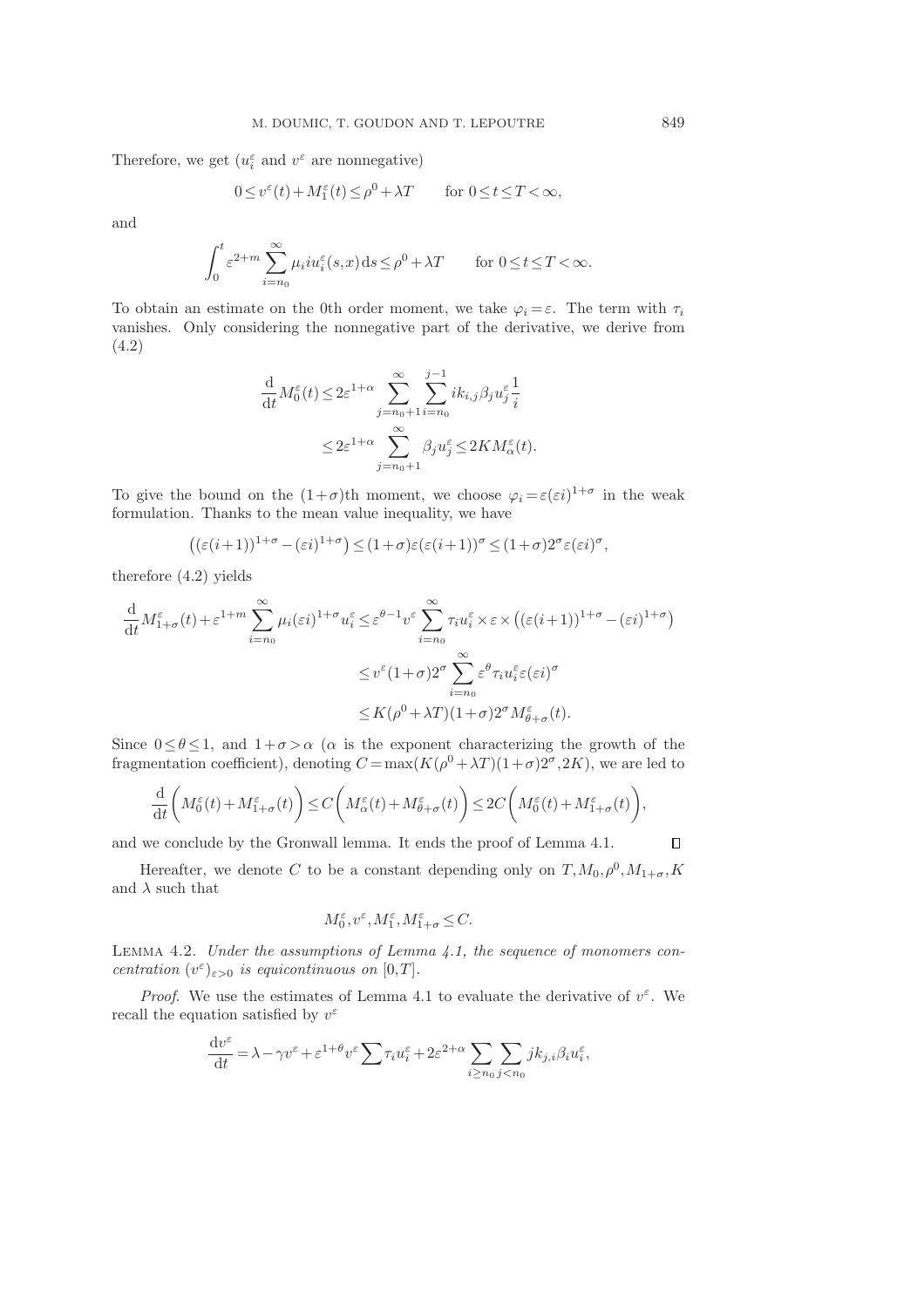which implies

$$
\left|\frac{\mathrm{d}v^{\varepsilon}}{\mathrm{d}t}\right| \leq \lambda + \gamma C + KC^2 + 2\varepsilon n_0(\varepsilon) \ KM_{\alpha}^{\varepsilon}.
$$

Since the sequence  $(M_{\alpha}^{\varepsilon})_{\varepsilon>0}$  is uniformly bounded with respect to  $\varepsilon$  by Lemma 4.1 (recall that  $\alpha \leq 1+\sigma$ ), the sequence  $(v^{\varepsilon})_{\varepsilon>0}$  satisfies a uniform Lipschitz criterion on  $[0,T]$ . This concludes the proof of Lemma 4.2.  $\Box$ 

### Proof of Theorem 3.3.

Proof. By the Arzela-Ascoli theorem and Lemma 4.2, there exists a function  $V\!\in\!\mathcal{C}([0,T])$  and a subsequence that we still denote  $v^\varepsilon$  such that

$$
v^{\varepsilon}(t) \longrightarrow V(t)
$$
 in  $\mathcal{C}([0,T]).$ 

In the same way, the moment estimates of Lemma 4.1 give uniform boundedness for  $(1+x+x^{1+\sigma})u^{\varepsilon}$  in  $\mathcal{M}^1([0,\infty))$ . Pick a function  $\varphi \in \mathcal{C}_c^{\infty}([0,\infty))$ . We define

$$
\varphi_i^{\varepsilon} = \int_{i\varepsilon}^{(i+1)\varepsilon} \varphi(x) \, \mathrm{d}x,
$$

so that  $\sum_{n=1}^{\infty}$  $n_0 \varepsilon$  $u_i^{\varepsilon} \varphi_i^{\varepsilon} = \int_{0}^{\infty}$ 0  $u^{\varepsilon}(t,x)\varphi(x)\,\mathrm{d}x$ , and also for  $y\in[j\varepsilon,(j+1)\varepsilon[,$ 

$$
\int_0^y k^{\varepsilon}(x,y)\varphi(x)dx = \int_0^{j\varepsilon} k^{\varepsilon}(x,j\varepsilon)\varphi(x)dx = \sum_{i=0}^j k_{i,j} \frac{\varphi_i^{\varepsilon}}{\varepsilon}.
$$

Thanks to the moment estimates of Lemma 4.1, and using (4.1), we have

$$
\left|\frac{\mathrm{d}}{\mathrm{d}t}\int_0^\infty u^\varepsilon(t,x)\varphi(x)\,\mathrm{d}x\right|\leq C(\|\varphi\|_\infty+\|\varphi'\|_\infty)\qquad\text{and}\quad\left|\int_0^\infty u^\varepsilon(t,x)\varphi(x)\,\mathrm{d}x\right|\leq C\|\varphi\|_\infty
$$

for some constant C depending only on  $K, M_0, M_{1+\sigma}, \rho^0, \lambda, T$ . Therefore, for any function  $\varphi \in C_c^{\infty}([0,\infty))$ , the integral  $\int u^{\varepsilon}(\cdot,x)\varphi(x)dx$  is equibounded and equicontinuous. Using a density argument, we can extend this property to  $\varphi \in C_0([0,\infty))$ , the space of continuous functions on  $[0,\infty)$  that tend to 0 at infinity. This means that  $\left(\int_0^\infty u^{\varepsilon}(\cdot,x)\varphi(x)\,\mathrm{d}x\right)_{\varepsilon}$  belongs to a compact set of  $\mathcal{C}(0,T)$ . As in [6], by using the separability of  $C_0([0,\infty))$  and the Cantor diagonal process, we can extract a subsequence  $u^{\varepsilon_n}$  and  $U \in \mathcal{C}([0,T]; \mathcal{M}^1([0,\infty))-\text{weak}-\star)$ , such that the following convergence

$$
\int_0^\infty u^{\varepsilon_n}(t,x)\varphi(x)\,\mathrm{d}x \to \int_0^\infty U(t,\mathrm{d}x)\varphi(x),
$$

as  $\varepsilon_n \to 0$ , holds uniformly on [0,*T*], for any  $\varphi \in C_0([0,\infty))$ . As  $u^{\varepsilon}(t,x) = 0$  for  $x \leq$  $\varepsilon n_0(\varepsilon)$ , we check that  $U(t,.)$  has its support in  $[x_0,\infty]$ . It remains to prove that  $(U, V)$  satisfies  $(2.10)$   $(2.11)$ .

Let  $\varphi$  be a smooth function supported in  $[\delta, M]$  with  $x_0 < \delta < M < +\infty$ , choosing  $\varepsilon n_0(\varepsilon) + 2\varepsilon < \delta$  (what is possible due to (3.6)). By using Lemma 3.1 and Lemma A.1, we check that, for a suitable subsequence, one has

$$
\int_0^\infty \mu^{\varepsilon_n}(x) u^{\varepsilon_n}(t,x) \varphi(x) dx \xrightarrow[\varepsilon_n \to 0]{} \int_0^\infty \mu(x) U(t, dx) \varphi(x),
$$
\n
$$
\int_0^\infty \beta^{\varepsilon_n}(x) u^{\varepsilon_n}(t,x) \varphi(x) dx \xrightarrow[\varepsilon_n \to 0]{} \int_0^\infty \beta(x) U(t, dx) \varphi(x),
$$
\n
$$
\int_0^\infty \tau^{\varepsilon_n}(x) u^{\varepsilon_n}(t,x) \varphi(x) dx \xrightarrow[\varepsilon_n \to 0]{} \int_0^\infty \tau(x) U(t, dx) \varphi(x),
$$
\n(4.4)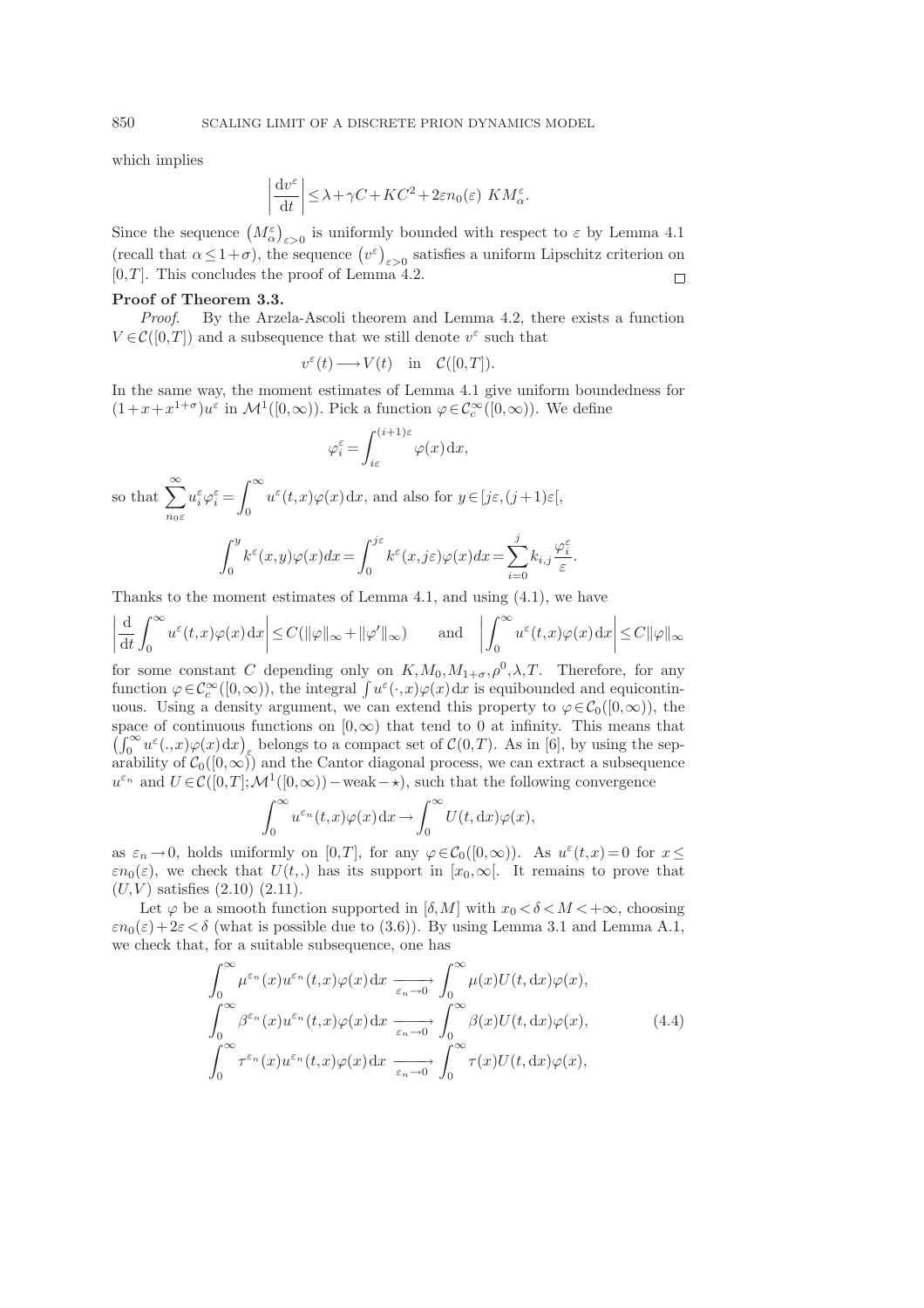uniformly on  $[0,T]$ . Equation  $(4.1)$  can be recast in the following integral form

$$
\frac{d}{dt} \int_0^\infty u^\varepsilon(t,x)\varphi(x) dx
$$
\n
$$
= -\int_{x_0}^\infty \mu^\varepsilon u^\varepsilon(t,x)\varphi(x) dx - v^\varepsilon \int_0^\infty \tau^\varepsilon u^\varepsilon \Delta^\varepsilon \varphi(x) dx
$$
\n
$$
- \int_0^\infty \beta^\varepsilon u^\varepsilon(t,x)\varphi(x) dx + 2 \int_0^\infty \int_x^\infty \varphi(x)\beta^\varepsilon(y)u^\varepsilon(t,y)k^\varepsilon(x,y) dx dy \qquad (4.5)
$$

where we have defined

$$
\Delta^{\varepsilon}\varphi(x) = \frac{\varphi(x+\varepsilon) - \varphi(x)}{\varepsilon},
$$

and thereby

$$
\int_{i\varepsilon}^{(i+1)\varepsilon} \Delta^\varepsilon \varphi(x) \,\mathrm{d} x \!=\! \frac{\varphi_{i+1}^\varepsilon - \varphi_i^\varepsilon}{\varepsilon}.
$$

In the right hand side of (4.5), the first and third terms are treated in (4.4). Using (4.4) again and remarking that  $|\Delta^{\varepsilon}(x) - \varphi'(x)| \leq \varepsilon ||\varphi''||_{\infty}$ , we have

$$
\int_0^\infty \tau^{\varepsilon_n}(x) u^{\varepsilon_n}(t,x) \Delta^{\varepsilon_n} \varphi(x) \, \mathrm{d}x \xrightarrow[\varepsilon_n \to 0]{} \int_0^\infty \tau(x) U(t, \mathrm{d}x) \varphi'(x), \tag{4.6}
$$

uniformly on  $[0,T]$ . Let us now study the convergence of the last term in  $(4.5)$ . To this end, we use the notation  $\phi$  and  $\phi^{\varepsilon}$  as defined in (3.10) of Lemma 3.2 and we rewrite

$$
2\int_{x_0}^{\infty}\int_{x_0}^{y}\varphi(x)k^{\varepsilon}(x,y)u^{\varepsilon}(t,y)\beta^{\varepsilon}(y)\,\mathrm{d}x\,\mathrm{d}y=2\int_{x_0}^{\infty}u^{\varepsilon}(t,y)\beta^{\varepsilon}(y)\phi^{\varepsilon}(y)\,\mathrm{d}y.
$$

Owing to (3.9) we use Lemma 3.2 which leads to

$$
\phi^{\varepsilon_n} \xrightarrow[\varepsilon_n \to 0]{} \phi \qquad \text{uniformly on} \quad [x_0, R] \text{ for any } R > 0,
$$

and thus also

$$
\beta^{\varepsilon_n} \phi^{\varepsilon_n} \xrightarrow[\varepsilon_n \to 0]{} \beta\phi \qquad \text{uniformly on} \quad [x_0, R] \text{ for any } R > 0,
$$

for a suitable subsequence. Finally, we observe that  $\phi^{\varepsilon_n}$  and therefore  $\phi$  are bounded by  $\|\varphi\|_{\infty}$ . Thus, by using the boundedness of the higher order moments of  $u^{\varepsilon}$  in Lemma 4.1 with  $1+\sigma > \alpha$ , we show that the fragmentation term passes to the limit (see Lemma A.1 in the Appendix). We finally arrive at

$$
\int_{x_0}^{\infty} U(t, dx)\varphi(x) - \int_{x_0}^{\infty} U(0, dx)\varphi(x)
$$
  
= 
$$
- \int_0^t \int_{x_0}^{\infty} \mu U(t, dx)\varphi(x) - \int_0^t V(s) \int_{x_0}^{\infty} \tau(x)U(s, dx)\varphi'(x)
$$

$$
- \int_0^t \int_{x_0}^{\infty} \beta(x)U(s, dx)(t, x)\varphi(x) + 2 \int_0^t \int_{x_0}^{\infty} \beta(y)U(s, dy) \int_0^y \varphi(x)k(dx, y),
$$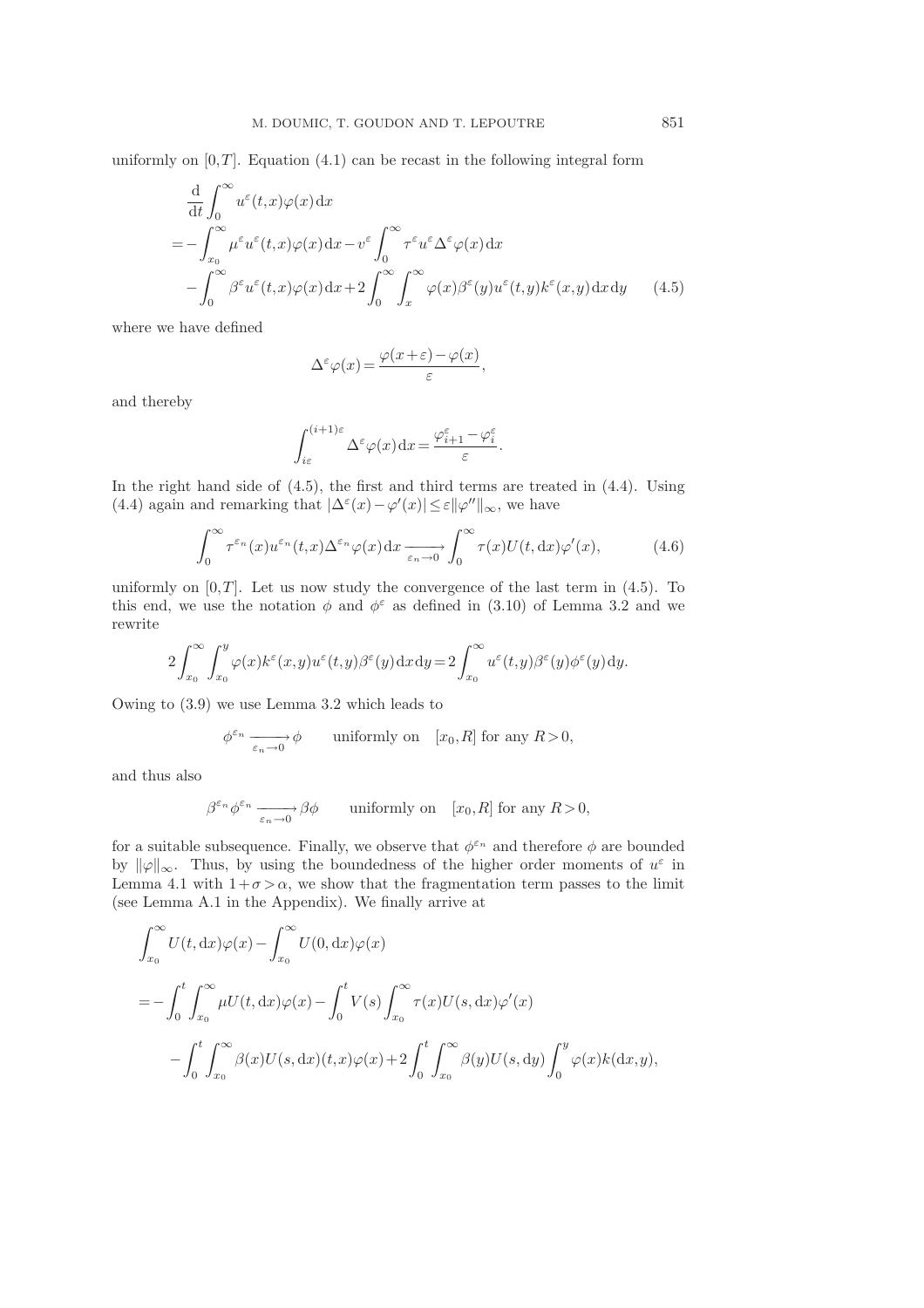which is the weak formulation  $(2.10)$ . Moreover,  $(4.3)$  recasts as

$$
v^{\varepsilon}(t) + \int_0^{\infty} e^{\varepsilon}(x)u^{\varepsilon}(t,x)dx = v^{0,\varepsilon}(t) + \int_0^{\infty} e^{\varepsilon}(x)u^{\varepsilon}(0,x)dx + \lambda t - \gamma \int_0^t v^{\varepsilon}(s)ds - \int_0^t \int_0^{\infty} e^{\varepsilon}(x)u^{\varepsilon}(x)u^{\varepsilon}(s,x)dxds,
$$

where

$$
e^{\varepsilon}(x) = \sum_{i=0}^{\infty} \varepsilon i \ \chi_{[i\varepsilon,(i+1)\varepsilon)}(x).
$$

Clearly  $e^{\varepsilon}(x)$  converges to x uniformly. Using the moment estimate in Lemma 4.1, with  $\sigma > 0$ , we obtain

$$
v^{\varepsilon_n}(t) + \int_0^\infty e^{\varepsilon_n}(x) u^{\varepsilon_n}(t,x) dx \xrightarrow[\varepsilon_n \to 0]{} V(t) + \int_0^\infty x U(t, dx)
$$

uniformly on  $[0,T]$  as well as

$$
\int_0^t \int_0^\infty e^{\varepsilon_n}(x) \mu^{\varepsilon_n}(x) u^{\varepsilon_n}(s,x) \, dx \, ds \xrightarrow[\varepsilon_n \to 0]{} \int_0^t \int_0^\infty x \mu(x) U(s, dx) \, ds.
$$

We refer again to Lemma A.1, or a slight adaptation of it. As  $\varepsilon_n \to 0$  we are thus led to (2.11) to (2.11).

# Proof of Theorem 3.4.

Proof. We rewrite the rescaled ODE as

$$
\frac{dv^{\varepsilon}}{dt} = \lambda - \gamma v^{\varepsilon} - \int_{n_0 \varepsilon}^{\infty} \tau^{\varepsilon}(x) u^{\varepsilon}(t, x) dx + 2 \int_{n_0 \varepsilon}^{\infty} \beta^{\varepsilon}(y) u^{\varepsilon}(t, y) \int_{0}^{n_0^{\varepsilon}} e^{\varepsilon}(x) k^{\varepsilon}(x, y) dx.
$$

Depending on the value of  $x_0$  defined in assumption  $(3.6)$ , we have to care about the last term  $(x_0 > 0)$  or the next two last terms  $(x_0 = 0)$ . As already remarked in the proof of Lemma 4.2, in case where  $x_0 = 0$ , the fragmentation term can be dominated by

$$
2\varepsilon^{2+\alpha}\sum_{i\geq n_0}\sum_{j
$$

Hence this contribution vanishes as  $\varepsilon$  goes to 0 when  $\lim_{\varepsilon\to 0} \varepsilon n_0(\varepsilon) = x_0 = 0$ . Neverthe less for case i) we still have to justify that  $\int_0^\infty \tau^{\varepsilon}(x) u^{\varepsilon}(t,x) dx$  passes to the limit. We obtain

$$
\int_{n_0(\varepsilon_n)\varepsilon_n}^{\infty} \tau^{\varepsilon_n} u^{\varepsilon_n}(t,x) dx \xrightarrow[\varepsilon_n \to 0]{} \int_{x_0}^{\infty} \tau U(t, dx), \quad \text{in} \quad \mathcal{C}([0,T]) \tag{4.7}
$$

by using the strengthened assumption  $0 < \theta \le 1$  in (3.7). Indeed, it implies that  $\tau^{\varepsilon}(x)$ converges uniformly to  $\tau(x)$  on any compact set [0, R] while these functions do not grow faster than  $x$  at infinity. We can thus use Lemma A.1 to conclude.

In the situation ii), another difficulty comes from the fragmentation term since we have to prove that

$$
2\int_{n_0(\varepsilon_n)\varepsilon_n}^{\infty} \int_0^{n_0(\varepsilon_n)\varepsilon_n} e^{\varepsilon_n}(x) k^{\varepsilon_n}(x,y) \beta^{\varepsilon_n}(y) u^{\varepsilon_n}(t,y) \, dx \, dy
$$

$$
\xrightarrow[\varepsilon_n \to 0]{} 2\int_{x_0}^{\infty} \int_0^{x_0} x k(\mathrm{d}x,y) \beta(y) U(t, \mathrm{d}y).
$$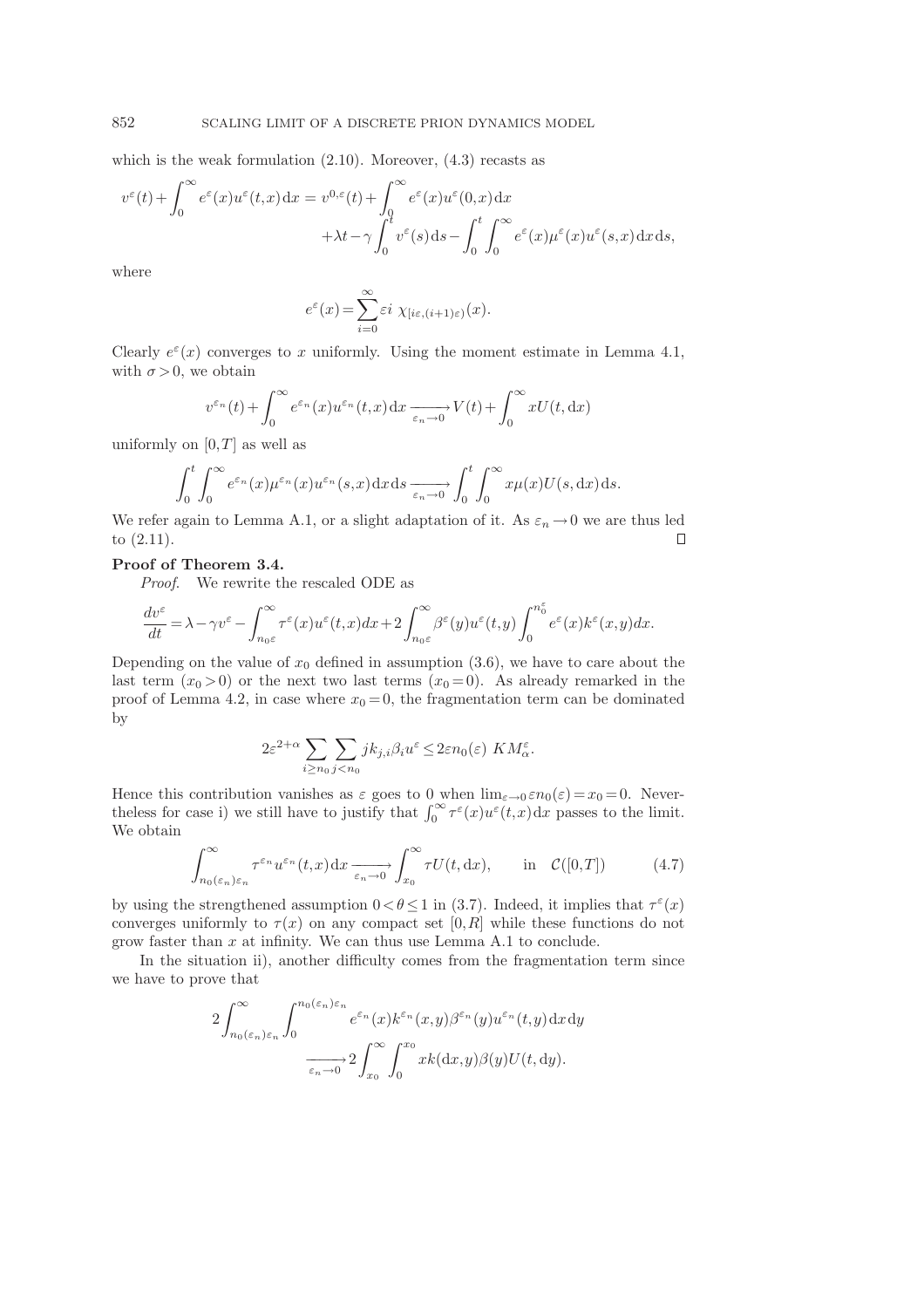The stronger compactness assumptions (3.11) are basically Ascoli-type assumptions on the repartition function associated to the kernels  $k^{\varepsilon}$ . Denoting, in a similar manner to Appendix B:

$$
F^{\varepsilon}(x,y) = \int_0^x k^{\varepsilon}(z,y) dz, \qquad G^{\varepsilon}(x,y) = \int_0^x F^{\varepsilon}(z,y) dz,
$$

Lemma B.6 (see Appendix B) ensures that  $F^{\varepsilon} \to F$  uniformly on compact sets of  $\mathbb{R}_+ \times [x_0, +\infty)$ . We also make the remark that

$$
\left| \int_0^{n_0 \varepsilon} e^{\varepsilon}(x) k^{\varepsilon}(x, y) dx - \int_0^{n_0 \varepsilon} x k^{\varepsilon}(x, y) dx \right| \le \varepsilon,
$$
  

$$
\int_0^{n_0 \varepsilon} x k^{\varepsilon}(x, y) dx = \left[ x F^{\varepsilon}(x, y) \right]_{x=0}^{x=n_0 \varepsilon} - \int_0^{n_0 \varepsilon} F^{\varepsilon}(x, y) dx
$$
  

$$
= (n_0 \varepsilon) F^{\varepsilon}(n_0 \varepsilon, y) - G^{\varepsilon}(n_0 \varepsilon, y).
$$

Thanks to Lemma B.6, we know that the concerned quantities are uniformly bounded and converge uniformly on compact sets, so that

$$
\int_0^{n_0 \varepsilon_n} e^{\varepsilon_n}(x) k^{\varepsilon_n}(x, y) dx \xrightarrow[\varepsilon_n \to 0]{} \int_0^{x_0} x k(dx, y) \qquad \text{uniformly on compact sets.}
$$

As before this is sufficient to prove that

$$
2\int_{n_0\varepsilon_n}^{\infty} \beta^{\varepsilon_n}(y) u^{\varepsilon_n}(t,y) \int_0^{n_0\varepsilon_n} e^{\varepsilon_n}(x) k^{\varepsilon_n}(x,y) \, dx \, dy
$$

$$
\xrightarrow[\varepsilon_n \to 0]{} 2\int_{x_0}^{\infty} \beta(y) U(t, dy) \int_0^{x_0} x k(dx, y).
$$

## 5. Boundary condition for the continuous system

The discrete system  $(1.1)$  only needs an initial condition prescribing the  $u_i$ 's and v at time  $t=0$  to be well-posed, as Theorem 2.1 states. It is different for the continuous system (1.2), (1.3): a boundary condition at  $x=x_0$  is needed when  $\tau(x_0) > 0$  (in which case the characteristics associated to the "velocity"  $\tau$  are "incoming"). Even when  $\tau(x_0) = 0$ , difficulties might arise when  $x \mapsto \tau(x)$  is not regular enough to define the associated characteristics. However, according to the analysis of [8, 13], we have seen that the notion of "monomer preserving solution" appears naturally, inserting (2.9) as a constraint. It leads to the question of deciding how this condition is related to (1.2) and (1.3) and to determine the corresponding boundary condition to be used at  $x=x_0$ .

Let  $(U, V)$  be a "monomer preserving" solution. In this section we do not care about the regularity requirement, and we perform several manipulations on the solution (that is assuming all the necessary integrability conditions). We suppose that the kernel k splits into a Dirac mass at  $x=x_0$  and a measure which is diffuse at  $x_0$ :

$$
k(\mathrm{d}x, y) = l(\mathrm{d}x, y) + \delta_{x = x_0^+}(\mathrm{d}x)\psi^+(y) + \delta_{x = x_0^-}(\mathrm{d}x)\psi^-(y),
$$

where for any  $y \ge 0$ ,  $l([x_0 - \eta, x_0 + \eta], y) \to 0$  as  $\eta$  goes to 0. Here we have defined  $\delta_{x=x_0^{\pm}}$ by

$$
\forall \phi \in \mathcal{C}_b([x_0, \infty)), \quad <\delta_{x=x_0^+}, \phi>=\phi(x_0); \qquad \forall \phi \in \mathcal{C}_b((0, x_0]), \quad <\delta_{x=x_0^+}, \phi>=\phi(x_0).
$$

 $\Box$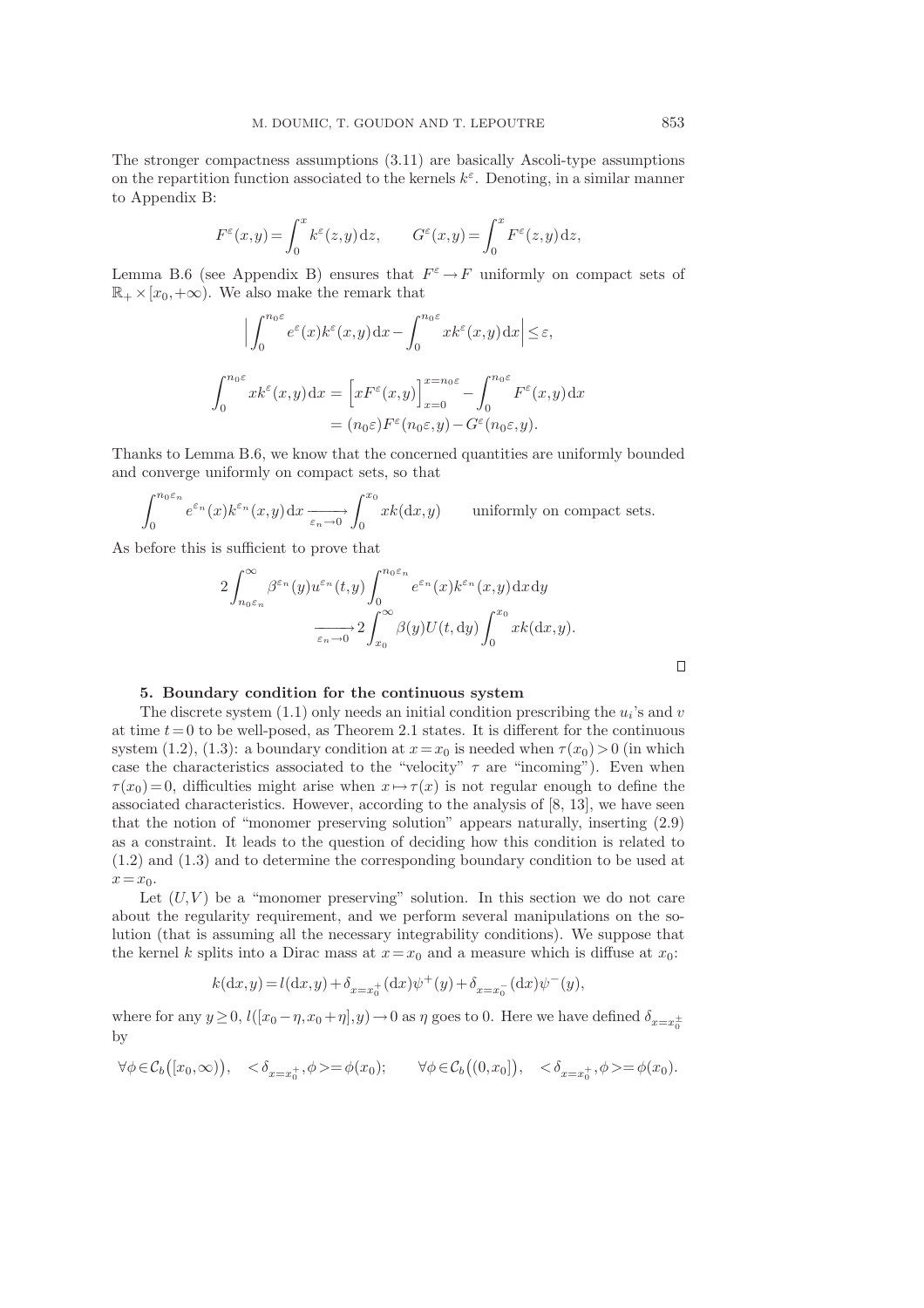Both of them are actually a Dirac mass at  $x_0$ , but we have to distinguish between  $x_0^+$ and  $x_0^-$  because both their biological and mathematical interpretation are different. The Dirac mass at  $x_0^+$  means that polymers of size  $x_0$  are formed, whereas the Dirac mass at  $x_0^-$  is interpreted as breakages of polymers of size  $x_0$  going back to the monomers compartment  $V$ . In terms of the asymptotic process, one can think of  $\delta_{x_0^-}$  as the Dirac mass at  $x_0$  produced by using information from the left, that is defined from  $k^{\varepsilon}(x,y)\chi_{[0,n_0\varepsilon]}(x)dx$ , and  $\delta_{x_0^+}$  as the Dirac mass at  $x_0$  produced by  $k^{\varepsilon}(x,y)\chi_{[n_0\varepsilon,y]}(x)dx$  which relies on the information from the right of  $x_0$ . To give a simple example, the sequence with  $k_{n_0-1,j} = \frac{1}{2}$  and the sequence with  $k_{n_0+1,j} = \frac{1}{2}$  would respectively lead to production of  $\frac{1}{2}\delta_{x_0^-}$  and  $\frac{1}{2}\delta_{x_0^+}$ . As shown below, the mathematical treatment of each is different.

The time derivative of (2.11) leads to

$$
\frac{\mathrm{d}}{\mathrm{d}t} \varrho = \frac{\mathrm{d}V}{\mathrm{d}t} + \int_{x_0}^{\infty} x \frac{\partial}{\partial t} U(t, x) \, \mathrm{d}x = -\int_{x_0}^{\infty} x \mu(x) U(t, x) \, \mathrm{d}x + \lambda - \gamma V.
$$

On the left hand side, we can compute the derivative of the moment of  $U$  by using (1.3). We obtain

$$
\frac{\mathrm{d}}{\mathrm{d}t} \int_{x_0}^{\infty} x U(t, x) \, \mathrm{d}x = -\int_{x_0}^{\infty} x \beta U \, \mathrm{d}x - \int_{x_0}^{\infty} x \mu U \, \mathrm{d}x \n- V \int_{x_0}^{\infty} x \frac{\partial}{\partial x} (\tau U) \, \mathrm{d}x + 2 \int_{x_0}^{\infty} x \int_{x}^{\infty} l(\mathrm{d}x, y) \beta(y) U(t, y) \, \mathrm{d}y.
$$

In this equation, since (1.3) is only written for  $x > x_0$ , only the diffuse part of the kernel  $k$  appears. Integrating by parts, the convection term yields

$$
\int_{x_0}^{\infty} x \frac{\partial}{\partial x} (\tau U) dx = -x_0 \tau(x_0) U(t, x_0) - \int_{x_0}^{\infty} \tau U dx.
$$

Now we use  $(1.2)$ , which gives

$$
\frac{dV}{dt} = \lambda - \gamma V - V \int_{x_0}^{\infty} \tau(x) U(t, x) dx + 2 \int_{x = x_0}^{\infty} \int_{y=0}^{x_0} y l(dy, x) \beta(x) U(t, x) dx \n+ 2x_0 \int_{x=x_0}^{\infty} \psi^-(x) \beta(x) U(t, x) dx.
$$

We then obtain

$$
x_0 V(t) \tau(x_0) U(t, x_0) - \int_{x_0}^{\infty} x \beta(x) U(t, x) dx
$$
  
+2
$$
\int_{x_0}^{\infty} \beta(x) U(t, x) \left( \int_0^x y l(dy, x) + x_0 \psi^-(x) \right) dx = 0.
$$

However, (2.4) is interpreted as

$$
2\int_0^x y l(dy,x) + 2x_0 \chi_{[x_0,\infty)}(x) \psi^-(x) + 2x_0 \chi_{(x_0,\infty)}(x) \psi^+(x) = x.
$$

We are thus led to the relation

$$
x_0 \left( V(t) \tau(x_0) U(t, x_0) - 2 \int_{x_0}^{\infty} \psi^+(x) \beta(x) U(t, x) \, dx \right) = 0,
$$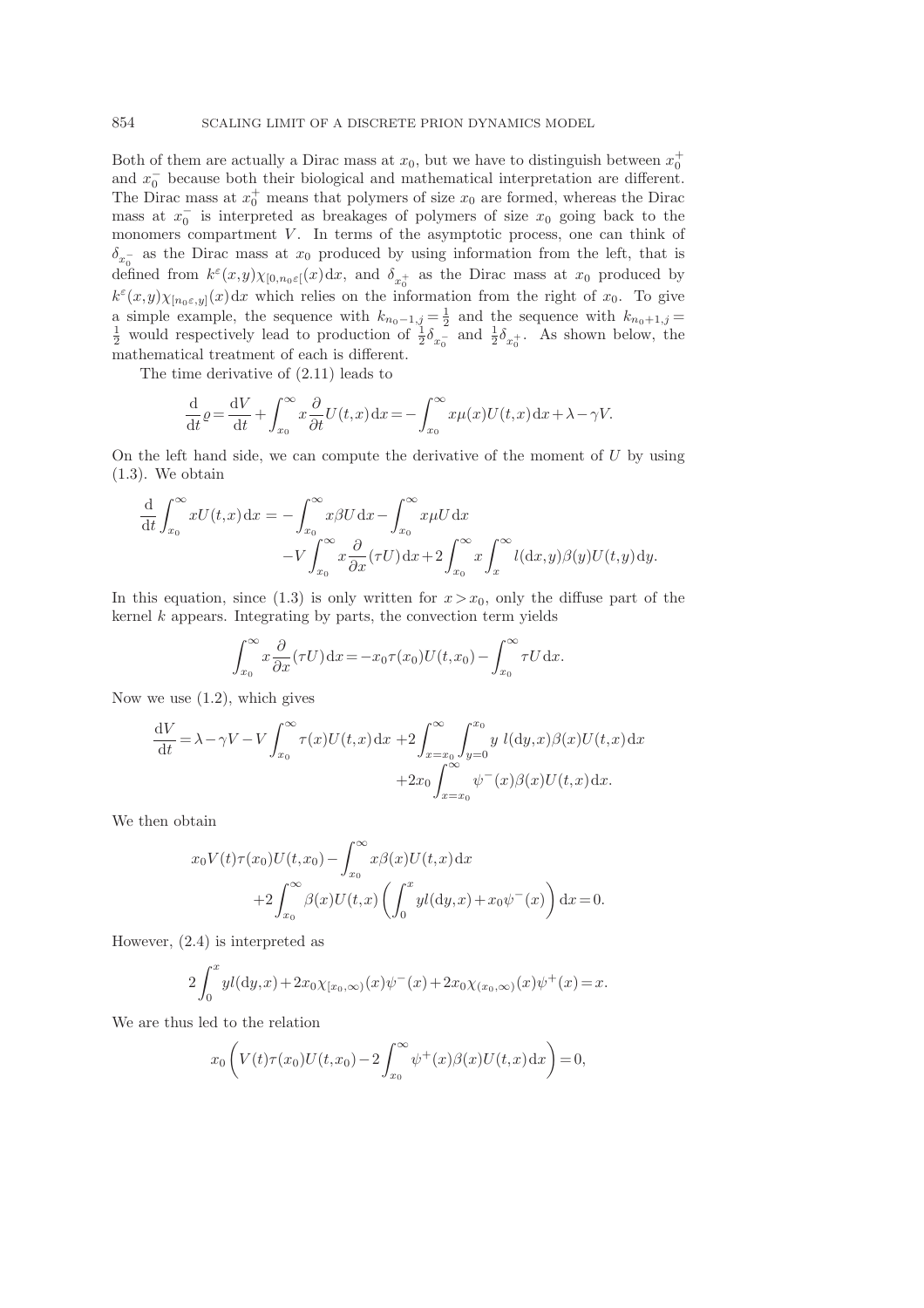which suggests the boundary condition

$$
x_0 V \tau(x_0) U(t, x_0) = 2x_0 \int_{x_0}^{\infty} \psi^+(x) \beta(x) U(t, x) \, dx.
$$
 (5.1)

(Note that written in this way it makes sense also when  $x_0 = 0$ .)

When  $x_0 > 0$ , the above calculation gives solid intuitive ground to choose equation (5.1) as a boundary condition, defining the incoming flux by means of a weighted average of the solution over the size variable. In particular if the Dirac part vanishes, that is if  $\psi^+(x) = 0$ , we obtain

$$
V\tau(x_0)U(t,x_0) = 0,
$$

the boundary condition proposed in [10], for constant coefficient  $\tau$ . It is also the boundary condition used in [13].

If  $x_0 = 0$ , the problem is still harder, since equation (5.1) is empty. Dividing it by  $x_0 > 0$  and passing formally to the limit would however give:

$$
V\tau(0)U(0) = 2\int_0^\infty \psi^+(x)\beta(x)U(t,x) \,dx. \tag{5.2}
$$

Here again, it generalizes what has been proposed in [10] for  $\tau$  constant and  $k(x,y)$  =  $\frac{1}{y}\chi_{x\leq y}$ , though without any rigorous justification, and if  $\psi^+=0$  it imposes a vanishing incoming flux.

## 6. Discussion on the parameters and choice for  $\varepsilon$

The continuous model is easier to deal with than the discrete one, and thus its use is of great interest both for mathematical analysis and numerical simulations. However, as the above derivation shows, it is necessary to precisely check its range of validity. In this section, we discuss the meaning of the scaling requirements on the parameters; a full biological discussion upon their values can be found in [14]. It is based on [17, 16] and references therein.

6.1. Orders of magnitude. To carry out the previous scaling limit theorem, we made the following assumptions:

$$
s = \frac{\mathcal{U}}{\mathcal{V}} = \varepsilon^2
$$
,  $\nu = \frac{1}{\varepsilon}$ ,  $\lim_{\varepsilon \to 0} \varepsilon n_0(\varepsilon) = x_0$ ,  $\eta = a = c = d = 1$ .

Let us denote  $i_0$  to be the average size of polymers. Even if there still exists much uncertainty upon its value, we can estimate that the typical size of polymers ranges between 15 and 1000, so we can write

$$
\varepsilon_1\!=\!\frac{1}{i_0}\!\ll\!1.
$$

It is also known that the "conversion rate" of PrPc is around 5 to 10% at most (depending on the experiment, on the stage of the disease, etc.); it means that the mass of proteins present in the monomeric form is much larger than the mass of proteins involved in polymers. In terms of characteristic values, it is written as

$$
\varepsilon_2 = \frac{i_0 \mathcal{U}}{\mathcal{V}} \ll 1.
$$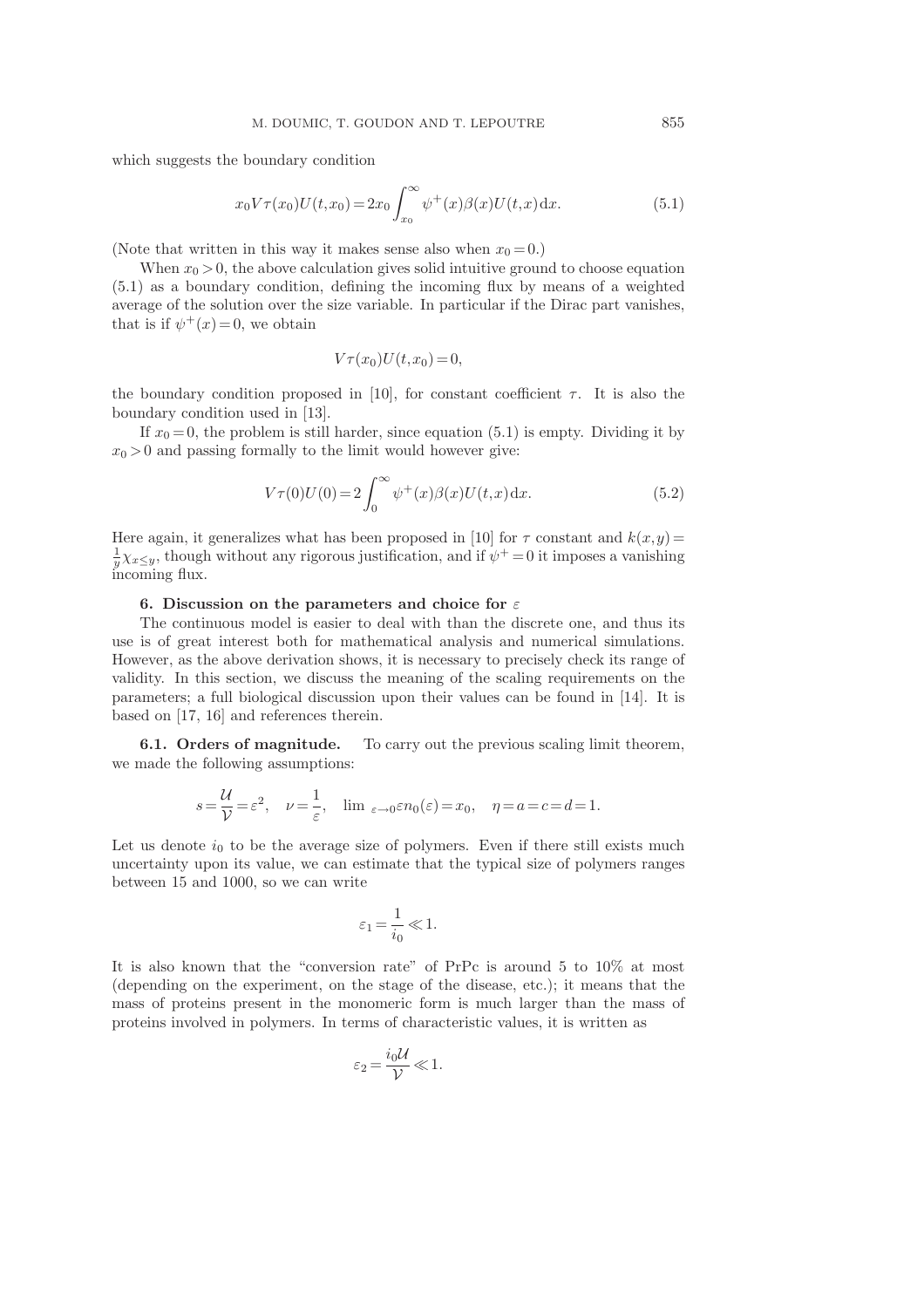Finally, we obtain

$$
\varepsilon = \sqrt{\frac{\mathcal{U}}{\mathcal{V}}} = \sqrt{\varepsilon_1 \varepsilon_2} \ll 1.
$$

Hence, it legitimates the assumption on the parameters s and  $\varepsilon$ . Concerning the parameter a, we have  $a = \frac{L}{V} \approx \frac{2400}{500}$ , which is in the order of 1. We have only  $d_0 \leq$ 5.10−<sup>2</sup> : this should lead us to neglect the degradation rate of polymers and simplify the equation.

For the fragmentation frequency, it is in the order of the exponential growth rate, found experimentally to be in the order of 0.1; in the case of Masel's articles [17, 16], it is supposed that  $\alpha = 1$ , so it seems relevant (it leads to a fragmentation frequency in the order of  $\varepsilon$ ). However, it has to be precisely compared to the other small parameters which are given by the typical size  $i_0$  and the conversion rate to justify the approximation. Moreover, the assumption of a linear fragmentation kernel  $\beta$  has to be confrounted to experiments.

Concerning the aggregation rate T and its related parameter  $\nu = \tau V$ , as shown in [14] in most cases we have  $\frac{1}{\nu}$  in the range of [0.01,0.1], so it seems justified to suppose it small; what has to be explored is its link with the other previously seen small parameters.

**6.2.** Discussion on the fragmentation rates  $k_{i,j}$ . To illustrate the central importance of a good estimate of the orders of magnitude, we exhibit here a case where the limit is not the continuous system (1.2), (1.3), but another one. Our calculation is formal, but a complete proof should be deduced from what preceeds and from [6].

Let us take, instead of  $b = \varepsilon^{\alpha}$ , the following scaling

$$
b = \varepsilon^{\alpha - 1},
$$

and suppose also that the fragmentation kernel verifies

$$
k_{1,i} = k_{i-1,i} = \frac{1}{2}(1 - \varepsilon r_i), \quad k_{i,j} = \varepsilon k_{i,j}^0 r_j, \quad 2 \le i \le j-2,
$$
  

$$
\sum_{i=2}^{j-2} k_{i,j}^0 = 1, \qquad k_{i,j}^0 = k_{j-i,j}^0.
$$

It means that the polymers are much more likely to break at their ends than in the middle of their chain. The rescaled equation (3.5) are replaced by the following ones

$$
\begin{cases}\n\frac{\mathrm{d}v}{\mathrm{d}t} = \lambda - \gamma v - \varepsilon^{\theta+1} v \sum \tau_i u_i + 2\varepsilon^{1+\alpha} \sum_{i \ge n_0} \sum_{j < n_0} j k_{j,i} \beta_i u_i, \\
\frac{\mathrm{d}u_i}{\mathrm{d}t} = -\varepsilon^m \mu_i u_i - \varepsilon^{\alpha-1} \beta_i u_i - \varepsilon^{\theta-1} v(\tau_i u_i - \tau_{i-1} u_{i-1}) + 2\varepsilon^{\alpha-1} \sum_{j > i} \beta_j k_{i,j} u_j, \\
\text{for } i \ge n_0.\n\end{cases} \tag{6.1}
$$

The only changes in equation  $(6.1)$  compared to  $(3.5)$  are the fragmentation terms. In order to make their limits clearly appear, we rearrange them as follows. First, in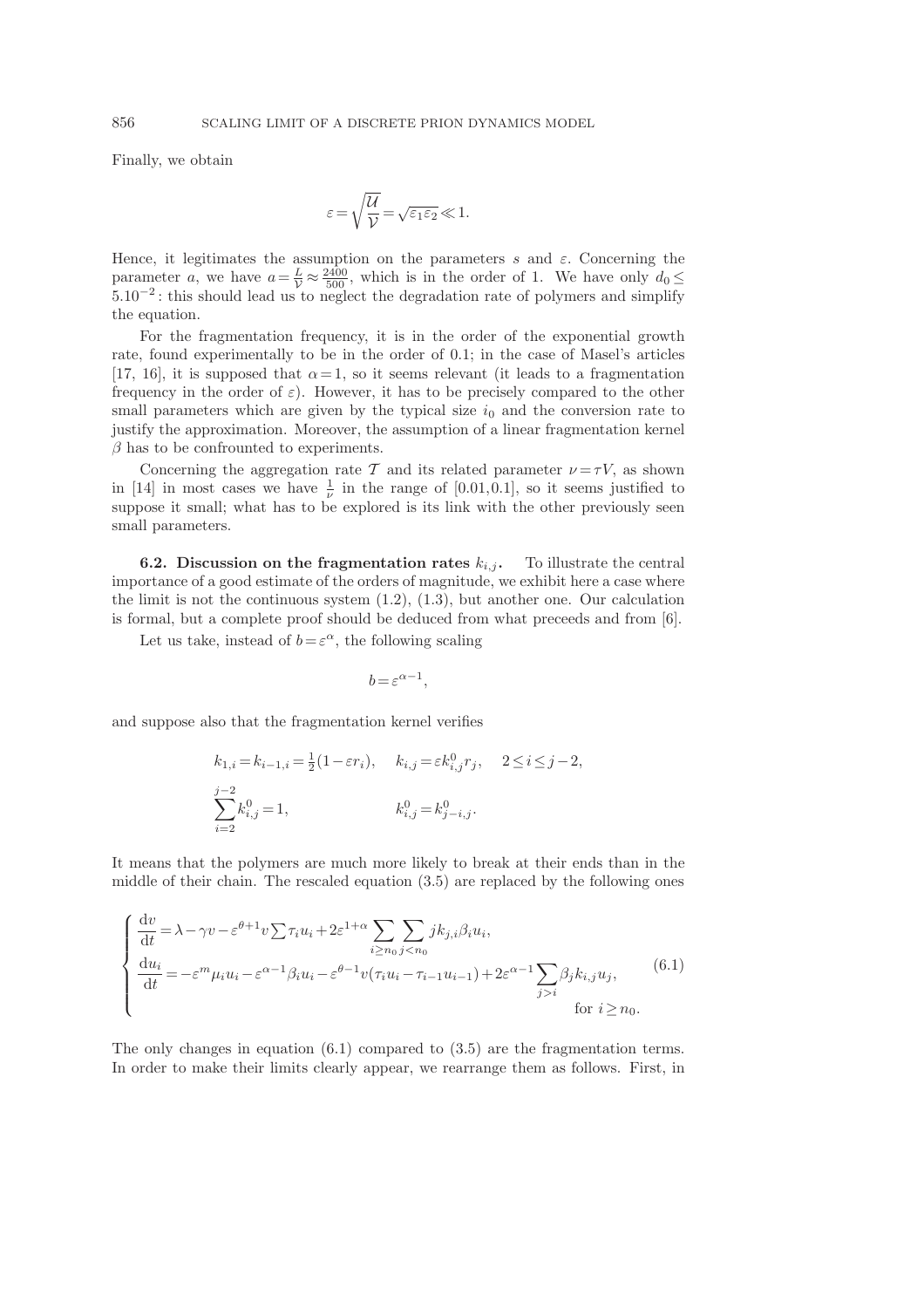the equation for  $v$ , we write

$$
2\varepsilon^{1+\alpha} \sum_{i \ge n_0} \sum_{j < n_0} j k_{j,i} \beta_i u_i = \varepsilon^{1+\alpha} \sum_{i \ge n_0} \beta_i u_i + \varepsilon^{1+\alpha} (n_0 - 1) \beta_{n_0} u_{n_0}
$$

$$
- \varepsilon^{2+\alpha} \sum_{i \ge n_0} r_i \beta_i u_i - \varepsilon^{2+\alpha} (n_0 - 1) r_{n_0} \beta_{n_0} u_{n_0}
$$

$$
+ 2\varepsilon^{2+\alpha} \sum_{i \ge n_0} \sum_{j=2}^{\min(n_0 - 1, i - 2)} j k_{j,i}^0 r_i \beta_i u_i.
$$

All the terms vanish when  $\varepsilon$  tends to zero, except the first one, similar to the aggregation term  $\varepsilon^{\theta+1}v\sum \tau_i u_i$ , and the last one, similar to the usual fragmentation term in equation (3.5), where  $r\beta$  replaces  $\beta$  and  $k^0$  replaces k. We now turn to the equation for  $u_i$ , and we obtain

$$
-\varepsilon^{\alpha-1}\beta_i u_i + 2\varepsilon^{\alpha-1} \sum_{j>i} \beta_j k_{i,j} u_j = -\varepsilon^{\alpha-1} \beta_i u_i + \varepsilon^{\alpha-1} \beta_{i+1} u_{i+1} - \varepsilon^{\alpha} r_{i+1} \beta_{i+1} u_{i+1}
$$

$$
+ 2\varepsilon^{\alpha} \sum_{j>i+1} k_{i,j}^0 r_j \beta_j u_j.
$$

The first two terms can be treated as a derivative, like the aggregation term  $-\varepsilon^{\theta-1}v(\tau_iu_i-\tau_{i-1}u_{i-1});$  the last two ones are similar to the usual fragmentation term, where  $r\beta$  replaces  $\beta$  and  $k^0$  replaces k.

Hence, under Assumptions (3.9) on  $k_{i,j}^0$  and (3.8) on  $r_j$  (with a constant as an upper bound, so that its limit r should be in  $\mathcal{C}_b$ ) and  $\beta_j$ , with  $\alpha-1\leq 1+\sigma$ , denoting respectively  $k^0$ , r, and  $\beta$  their limits in the sense of Lemma 3.1 and Lemma 3.2, the limit system is

$$
\begin{cases}\n\frac{dv}{dt} = \lambda - \gamma v - v \int_{x_0}^{\infty} \tau(x) U(t, x) dx \\
+ \int_{x_0}^{\infty} \beta(x) U(t, x) dx + 2 \int_{x = x_0}^{\infty} \int_{y = 0}^{x_0} y k^0(y, x) r(x) \beta(x) U(t, x) dy dx, \\
\frac{\partial u}{\partial t} = -\mu(x) U(t, x) - r(x) \beta(x) U(t, x) - v \frac{\partial}{\partial x} (\tau U) \\
+ \frac{\partial}{\partial x} (\beta u) + 2 \int_x^{\infty} r(y) k^0(x, y) \beta(y) U(t, y) dy.\n\end{cases}
$$
\n(6.2)

Notice also that (6.2) includes the case of "renewal" type equations (refer to [18] for instance), meaning that the ends of the polymers are more likely to break. A relevant case corresponding to the above setting consists in assuming

$$
k_{i-n_0,i}^0 = k_{n_0,i}^0 = \frac{m_i}{2}, \qquad k_{i,j}^0 = \tilde{k}_{i,j}(1-m_j) \qquad \text{for } i \notin \{n_0, j-n_0\},
$$
  

$$
\sum_{i=2}^{j-2} \tilde{k}_{i,j} = 1, \qquad \qquad \tilde{k}_{i,j} = O(\frac{1}{j}),
$$

with  $(m_i)$  satisfying the assumptions of Lemma 3.1 and  $\tilde{k}_{i,j}$  satisfying Assumption (3.9). We also define  $m(y)$  as the limit of  $m^{\epsilon}$  defined as in Lemma 3.1. Then equation (6.2) remains valid, and as in section 5, the kernel  $k^0$  splits into a Dirac mass at  $x=x_0$  and a measure which is diffuse at  $x_0$ :

$$
k^0(\mathrm{d} x,y)\!=\!\tilde{k}(\mathrm{d} x,y)(1-m(y))+\delta_{x=x_0^+}(\mathrm{d} x)m(y).
$$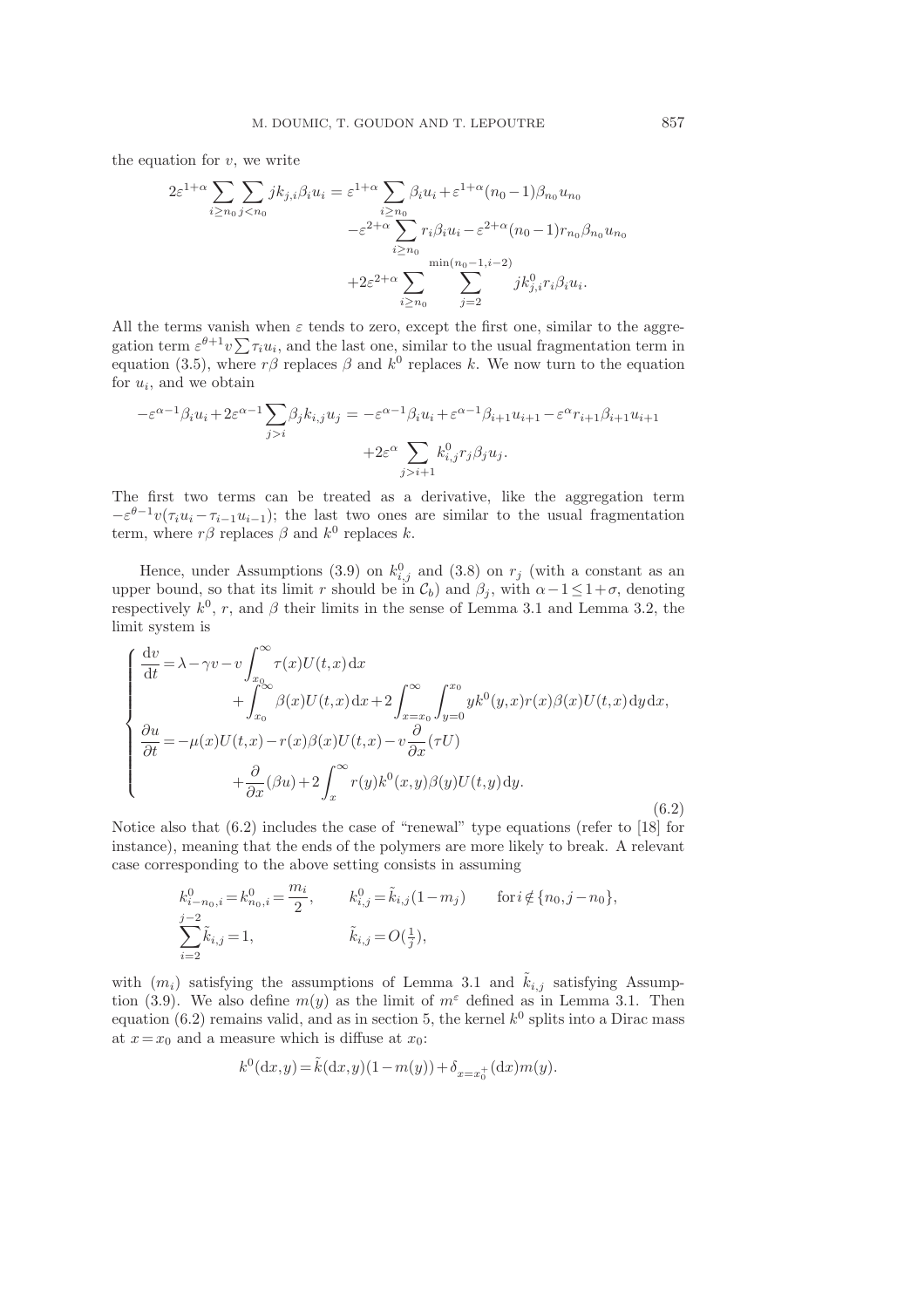We then refer to section 5 for a formal discussion on the choice of equation  $(5.2)$  as a boundary condition. However, Theorems 3.3 and 3.4 do not apply, since such a fragmentation kernel  $k$  does not satisfy Assumption  $(3.9)$ .

Both of these cases mean that the ends of polymers are more likely to break. What changes is the order of magnitude of what we mean by "more likely to break": is it in the order of  $\frac{1}{\varepsilon}$ , in which case system (1.2), (1.3) is (formally) valid, but with a (formal) boundary condition of renewal type (5.2)? Or is the difference in the order of  $\frac{1}{\varepsilon^2}$ , in which case equation (6.2) is more likely? Refer to [14] for a more complete investigation of what model should be used in what experimental context.

**6.3. Discussion on the minimal size**  $n_0$ . We have seen above that to have  $x_0 = 0$ , it suffices to make Assumption (3.6). Having also seen that the typical size  $i_0$ is large, and that

$$
\varepsilon^2\!=\!\frac{1}{i_0}\frac{M}{m_1V},\qquad\!\!\frac{M}{m_1V}\!\ll\!1,
$$

it is in any case valid to suppose that

$$
\frac{1}{i_0}\!=\!\varepsilon^c,\qquad 0\!<\!c\!<\!2.
$$

Hence, Assumption (3.6) can be reformulated as:

$$
n_0 \ll i_0^{\frac{1}{c}}.\tag{6.3}
$$

For  $c = 1$ , it means  $n_0 \ll i_0$ , which is true. On the contrary, if we suppose that  $x_0 > 0$ , it means that  $n_0 \approx i_0^{\frac{1}{e}}$ : in most cases, where for instance  $i_0 = 100$  or  $i_0 = 1000$ , it seems irrelevant.

To conclude this section (or open the debate), it seems that for each specific experiment, like PMCA protocole, in vitro or in vivo measures, or yet for the case of recombinant  $PrP$  (see [19]), the orders of magnitude of each parameter should be carefully estimated, in order to adapt the previous model and stick to the biological reality, which proves to be very different in in vivo, ex vivo or in vitro situations, or yet at the beginning (when there are still very few polymers) and at the end of experiments. The previous discussion illustrates this idea, and gives some possible extensions to the model we have studied.

### Appendix A. Compactness of the coefficients. Proof of Lemma 3.1.

*Proof.* We refer to [6] for the case  $\kappa = 0$ . Here we prove the case where  $\kappa > 0$ . First, we show that  $z^{\varepsilon}$  is close to a subsequence satisfying the requirements of the Arzela–Ascoli theorem on  $[r, R]$ . We define  $\tilde{z}^{\varepsilon}$  by

$$
\tilde{z}^{\varepsilon}(x) = \varepsilon^{\kappa} z_i + \varepsilon^{\kappa} \frac{z_{i+1} - z_i}{\varepsilon} (x - i\varepsilon) \text{ for } i\varepsilon \le x \le (i+1)\varepsilon.
$$

We have

$$
\begin{aligned} |\tilde{z}^{\varepsilon}(x) - z^{\varepsilon}(x)| &= |\varepsilon^{\kappa} \frac{z_{i+1} - z_i}{\varepsilon}(x - i\varepsilon)|, \\ &\leq \varepsilon^{\kappa} |z_{i+1} - z_i|, \\ &\leq \varepsilon K(\varepsilon i)^{\kappa - 1} \leq 2\varepsilon (Kr^{\kappa - 1} + KR^{\kappa - 1}). \end{aligned}
$$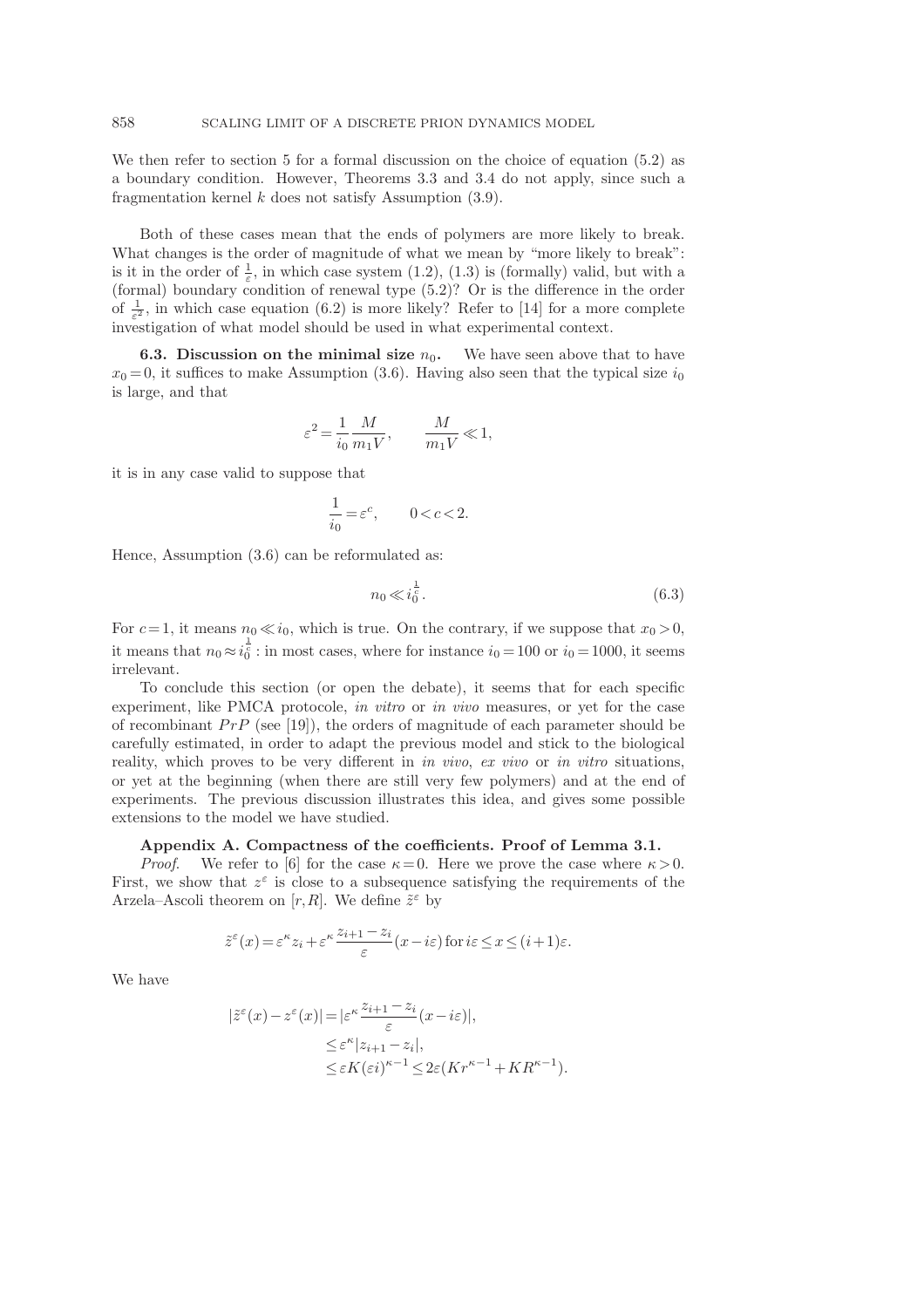Furthermore  $\tilde{z}^{\varepsilon}$  has a bounded derivative since

$$
\left| \frac{d\tilde{z}^{\varepsilon}}{dx} \right| = \varepsilon^{\kappa} \frac{z_{i+1} - z_i}{\varepsilon},
$$
  
 
$$
\leq K(\varepsilon i)^{\kappa - 1},
$$
  
 
$$
\leq K r^{\kappa - 1} + K R^{\kappa - 1}
$$

.

Therefore, the family  $\tilde{z}^{\varepsilon}$  satisfies the requirements of the Arzela–Ascoli theorem for any interval  $[r, R]$  with  $0 < r < R < +\infty$ . We can extract a subsequence converging uniformly to z. The limit is continuous and satisfies  $z(x) \leq Kx^{\kappa}$ . When  $\kappa > 0$  the convergence extends on  $[0, R]$  owing to the remark

$$
\sup_{x \in [0,r]} |(z^{\varepsilon} - z)(x)| \le 2Kr.
$$

This concludes the proof.

During the proof of Theorem 3.3 and Theorem 3.4 we made repeated use of the following claim.

LEMMA A.1. Let  $z_n$  converge to a continuous function z uniformly on [0, M] for any  $0 < M < \infty$ , with  $|z_n(x)| \le K(1+x^{\kappa})$ . Let  $(u_n)_{n \in \mathbb{N}}$  be a sequence of integrable functions which converges to U weakly- $\star$  in  $\mathcal{M}^1([0,\infty))$ . Furthermore we suppose that

$$
\sup_{n \in \mathbb{N}} \int_0^\infty (1 + x^{\ell}) |u_n(x)| \, dx \le C < \infty.
$$

Assuming  $0 \leq \kappa \leq \ell$ , we have

$$
\int_0^\infty z_n(x)u_n(x)\mathrm{d}x \xrightarrow[n\to\infty]{} \int_0^\infty z(x)U(\mathrm{d}x).
$$

Proof. First we notice that since for any compactly supported continuous function we have

$$
\Big|\int_0^\infty (1+x^\ell)u_n(x)\varphi(x)\,\mathrm{d}x\Big|\leq C\|\varphi\|_\infty,
$$

we have, from weak star convergence with  $(1+x^{l})\varphi(x)$  as a test function,

$$
\Big|\int_0^\infty (1+x^\ell)\varphi(x) U(\mathrm{d} x)\Big|\!\leq\! C\|\varphi\|_\infty,
$$

and therefore  $(1+x^{\ell})U(\mathrm{d}x)$  is a signed measure with total variation

$$
||(1+x^{\ell})U(\mathrm{d}x)||_{VT} = \int_0^{\infty} (1+x)^{\ell} |U|(\mathrm{d}x) \le C.
$$

We denote as usual  $U(\mathrm{d}x) = U^{+}(\mathrm{d}x) - U^{-}(\mathrm{d}x)$  and  $|U|(\mathrm{d}x) = U^{+}(\mathrm{d}x) + U^{-}(\mathrm{d}x)$ .

Let  $\zeta \in C_c^{\infty}([0,\infty))$  such that  $0 \le \zeta(x) \le 1$ ,  $\zeta(x) = 1$  on  $[0,R]$ ,  $0 < R < \infty$ , and

 $\Box$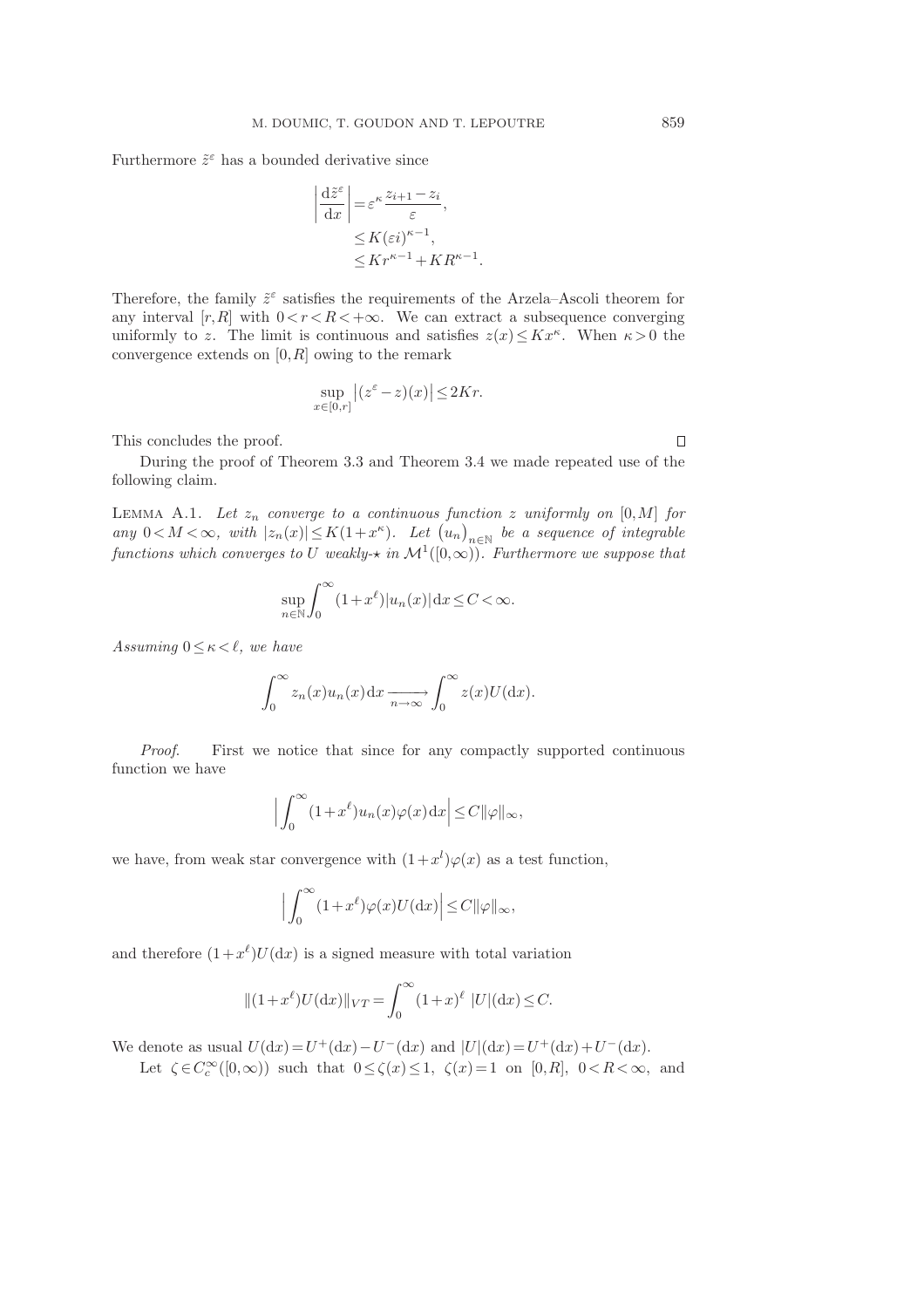$supp(\zeta) \subset [0, 2R]$ . We split

$$
\left| \int_0^\infty z_n(x) u_n(x) dx - \int_0^\infty z(x) U(dx) \right|
$$
  
\n
$$
= \left| \int_0^\infty z_n(x) \zeta(x) u_n(x) dx - \int_0^\infty z(x) \zeta(x) U(dx) \right|
$$
  
\n
$$
+ \int_0^\infty z_n(x) (1 - \zeta(x)) u_n(x) dx - \int_0^\infty z(x) (1 - \zeta(x)) U(dx) \right|
$$
  
\n
$$
\leq \int_0^\infty |z_n(x) - z(x)| \zeta(x) |u_n(x)| dx
$$
  
\n
$$
+ \left| \int_0^\infty z(x) \zeta(x) u_n(x) dx - \int_0^\infty z(x) \zeta(x) U(dx) \right|
$$
  
\n
$$
+ \int_0^\infty |z_n(x)| (1 - \zeta(x)) |u_n(x)| dx + \int_0^\infty |z(x)| (1 - \zeta(x)) |U|(dx).
$$

The two last integrals can be dominated by

$$
K \sup_{y \ge R} \left( \frac{1+y^{\kappa}}{1+y^{\ell}} \right) \left( \sup_{n} \int_{0}^{\infty} (1+x^{\ell}) (|u_n(x)| dx + \int_{0}^{\infty} (1+x^{\ell}) |U| (dx) \right)
$$
  

$$
\le 2CK \sup_{y \ge R} \left( \frac{1+y^{\kappa}}{1+y^{\ell}} \right).
$$

Since  $0 \leq \kappa < \ell$ , this contribution can be made arbitrarily small by choosing R large enough, uniformly with respect to  $n$ . Moreover, we clearly have

$$
0 \leq \int_0^\infty |z_n(x) - z(x)| |u_n(x)| \zeta(x) dx
$$
  

$$
\leq \sup_{0 \leq x \leq 2R} |z_n(x) - z(x)| \sup_m \int_0^\infty |u_m(x)| dx \xrightarrow[n \to \infty]{}
$$

and of course

$$
\int_0^\infty z(x)\zeta(x) u_n(x) dx - \int_0^\infty z(x)\zeta(x) U(dx) \xrightarrow[n \to \infty]{} 0.
$$

 $\Box$ 

Combining all together these informations ends the proof.

Appendix B. Compactness of the fragmentation kernel. We look for conditions on the coefficients guaranteeing some compactness of  $k^{\varepsilon}$ . We use a few classical results of convergence of probability measures (see [3] for instance). Let us introduce a few notations. Given a probability-measure-valued function  $y \in \mathbb{R} \mapsto k(.,y) \in \mathcal{M}^1(\mathbb{R}),$ we denote  $F(.,y)$  to be its repartition function:  $F(x,y) = \int_{-\infty}^{x} k(s,y) ds$  and  $G(x,y)$  to be the function  $\int_{-\infty}^{x} F(z,y) dz$ . We shall deduce the compactness of  $k^{\varepsilon}$  from the compactness of the associated  $G^{\varepsilon}$ . To this end, we need several elementary statements.

LEMMA B.1. Let  $\{P^n, n \in \mathbb{N}\}\$ be a family of probability measures on  $\mathbb{R}$ , having their support included in some interval  $[a,b]$ . We denote  $F<sup>n</sup>$  to be the repartition function of  $P^n$ , and  $G^n$  to be the functions defined by  $\int_{-\infty}^x F^n(s)ds$ . The following assertions are equivalent:

1.  $P^n \to P$  weakly, i.e.,  $\forall f \in C_b(\mathbb{R})$ ,  $P_n f \to Pf$ ,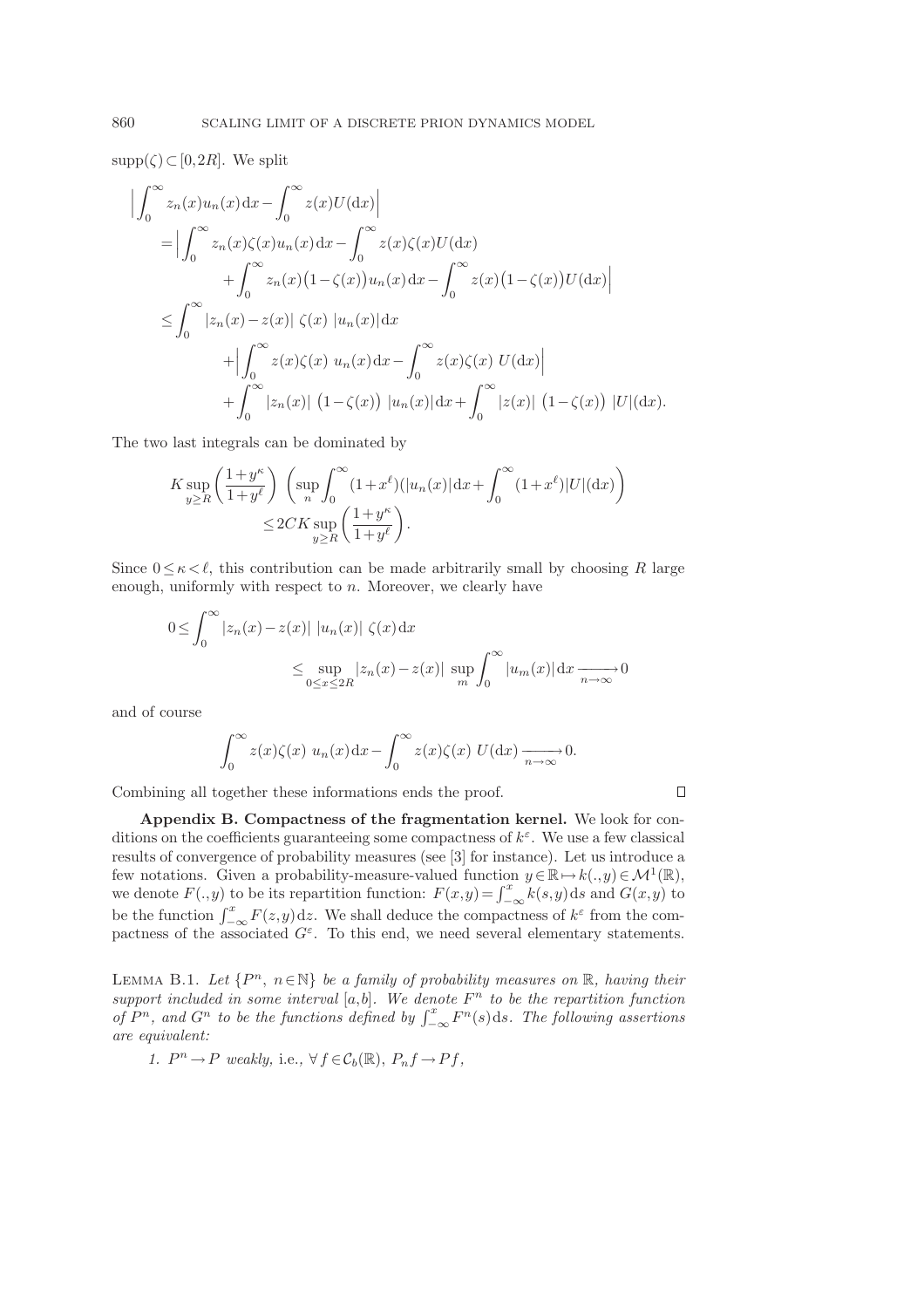- 2.  $F^n(x) \to F(x)$  for all x at which F is continuous,
- 3.  $G^n \to G$  uniformly locally.

LEMMA B.2 (Conditions for F). Let F be a nondecreasing function on  $\mathbb{R}$ . There exists a unique probability measure P on R, such that  $F(x) = P(]-\infty, x]$ , iff

- $F$  is rightcontinuous everywhere,
- $\lim_{x\to-\infty} F(x) = 0$ ,  $\lim_{x\to+\infty} F(x) = 1$ .

Furthermore P has its support included in [a,b] iff  $F \equiv 0$  on  $]-\infty$ , a[ and  $F(b) = 1$ .

LEMMA B.3 (Conditions for G). Let G be a convex function on  $\mathbb{R}$ . There exists a probability measure P on R, having its support included in [a,b], such that  $G(x)$  =  $\int_{-\infty}^{\hat{x}} F(s) ds$ , where  $F(x) = P(]-\infty, x]$ ), iff

- $G$  is increasing,
- for  $x > b$ ,  $G(x) = G(b) + x$ ,
- $G \equiv 0$  on  $[-\infty, a]$ .

COROLLARY B.4. Let  $(G^n)_{n\in\mathbb{N}}$  a sequence satisfying the assumptions of Lemma B.3. Suppose  $G^n \to G$  uniformly locally on R, then G also satisfy these assumptions and we have  $P^n \to P$  weakly.

*Proof.* We define the function F as  $F(x) = \lim_{\delta \to 0^+} \frac{G(x+\delta) - G(x)}{\delta}$  $\frac{\partial f(x)}{\partial x}$ , it is then easy to check that F satisfies assumptions of Lemma B.2, and  $G(x) = \int_{-\infty}^{x} F(s) ds$ .  $\Box$ 

## Proof of Lemma 3.2.

Proof. We prove the following result, which contains Lemma 3.2.

LEMMA B.5. Suppose that the discrete coefficients satisfy  $(3.9)$ . Then there exist a subsequence  $\varepsilon_n$  and  $k \in \mathcal{C}([0,\infty), \mathcal{M}^1_+([0,\infty))$  – weak –  $\star)$  such that

- k satisfies  $(2.3),(2.2)$  (and therefore  $(2.4)$ ),
- for every  $y > 0$ ,  $k^{\varepsilon_n}(.,y) \to k(.,y)$  in law,
- for every  $\varphi \in C_c^{\infty}([0,\infty))$ ,  $\phi^{\varepsilon_n} \to \phi$  uniformly on  $[0,R]$  for any  $0 < R < \infty$ .

For any  $y \geq 0$ ,  $k^{\varepsilon}(x,y)dx$  defines a probability measure on  $[0,\infty)$ , supported in [0,y]. We set  $F^{\varepsilon}(x,y) = \int_0^x k^{\varepsilon}(z,y) dz$  and  $G^{\varepsilon}(x,y) = \int_0^x F^{\varepsilon}(z,y) dz$ . Let  $\varphi \in C_c^{\infty}(\mathbb{R}^*_+)$ . We start by rewriting, owing to integration by parts,

$$
\phi^{\varepsilon}(y) = \varphi(y) - \int_0^y F^{\varepsilon_n}(x, y) \varphi'(x) dx = \varphi(y) - G^{\varepsilon}(y, y) \varphi'(y) + \int_0^y G^{\varepsilon}(x, y) \varphi''(x) dx,
$$

where we used the fact that  $F^{\varepsilon}(y,y) = \int_0^y k^{\varepsilon}(z,y) dz = 1$ . The proof is based on the following argument:  $G^{\varepsilon}$  is close to a  $\tilde{G}^{\varepsilon}$  which satisfies the assumptions of the Arzela-Ascoli theorem. Given  $x,y \geq 0$  and  $\varepsilon > 0$ , i,j denote the integers satisfying  $x \in [i\varepsilon, (i+1)]$  $1\in$ ,  $y \in [j\varepsilon, (j+1)\varepsilon]$  and a short computation leads to

$$
F^{\varepsilon}(x,j\varepsilon) = S_{i,j} + \frac{x - i\varepsilon}{\varepsilon} k_{i,j},
$$
  
\n
$$
G^{\varepsilon}(x,j\varepsilon) = \varepsilon \sum_{p=0}^{i-1} S_{p,j} + (x - i\varepsilon)S_{i,j} + \frac{\varepsilon}{2}S_{i,j} + \frac{(x - i\varepsilon)^2}{2\varepsilon} k_{i,j},
$$

where

$$
S_{i,j} = \sum_{r=0}^{i-1} k_{r,j}.
$$
 (B.1)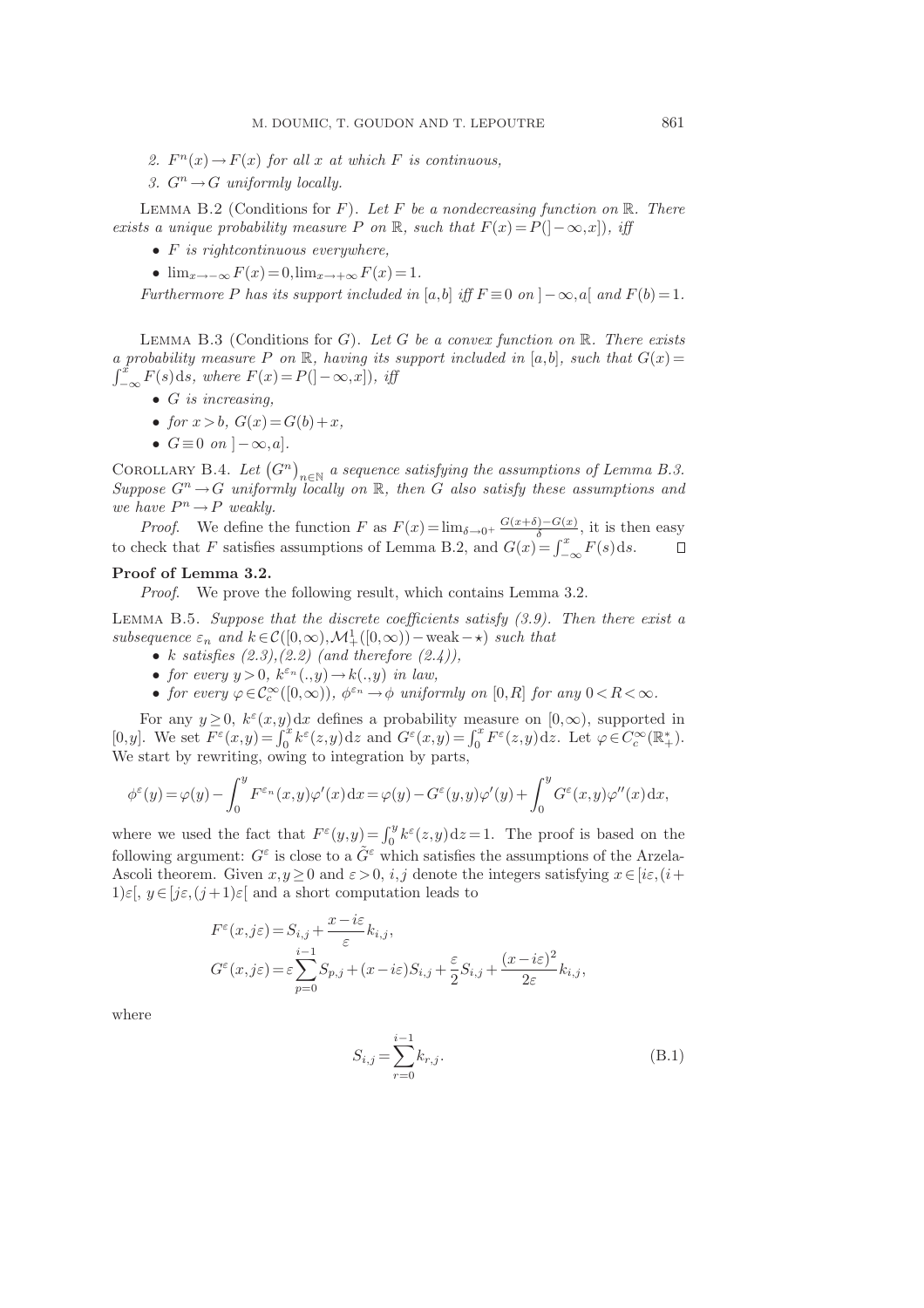We define

$$
\tilde{k}^{\varepsilon}(x,y) = \frac{(j+1)\varepsilon - y}{\varepsilon} k^{\varepsilon}(x,j\varepsilon) + \frac{y - j\varepsilon}{\varepsilon} k^{\varepsilon}(x,(j+1)\varepsilon)
$$

and we have

$$
\tilde{G}^{\varepsilon}(x,y) = \frac{(j+1)\varepsilon - y}{\varepsilon} G^{\varepsilon}(x,j\varepsilon) + \frac{y - j\varepsilon}{\varepsilon} G^{\varepsilon}(x,(j+1)\varepsilon).
$$

Observe that

$$
\begin{split} |\tilde{G}^{\varepsilon}(x,y)-G^{\varepsilon}(x,y)|&=\frac{y-j\varepsilon}{\varepsilon}|G^{\varepsilon}(x,(j+1)\varepsilon)-G^{\varepsilon}(x,j\varepsilon)|\\ &\leq \Big|\varepsilon\sum_{p=0}^{\varepsilon-1}(S_{p,j+1}-S_{p,j})+(x-i\varepsilon)(S_{i,j+1}-S_{i,j})+\frac{\varepsilon}{2}(S_{i,j+1}-S_{i,j})\\ &\qquad+\frac{(x-i\varepsilon)^2}{2\varepsilon}(k_{i,j+1}-k_{i,j})\Big|. \end{split}
$$

Due to (2.3), we have  $0 \le k_{i,j} \le 1$  and thus  $|k_{i,j+1} - k_{i,j}| \le 1$ . Similarly  $0 \le S_{i,j} \le 1$  and  $|S_{i,j+1} - S_{i,j}| \leq 1$ . Hence, since (3.9) can also be written

$$
\Big| \sum_{p=0}^{i-1} S_{p,j+1} - S_{p,j} \Big| \le K,
$$

it allows us to obtain

$$
|\tilde{G}^{\varepsilon}(x,y)-G^{\varepsilon}(x,y)|\leq \varepsilon (K+1+1/2+1/2)=\varepsilon (K+2).
$$

We also deduce that

$$
\left|\partial_y \tilde G^\varepsilon(x,y)\right|=\frac{\left|G^\varepsilon(x,j\varepsilon)-G^\varepsilon(x,(j+1)\varepsilon)\right|}{\varepsilon}\leq K+2
$$

while

$$
|\partial_x \tilde{G}^\varepsilon(x,y)| \le 1.
$$

Moreover, we have

$$
|\tilde{G}^{\varepsilon}(x,y)| \leq 2\varepsilon (i+2)
$$

which is bounded uniformly with respect to  $\varepsilon$  and  $0 \le x, y \le R < \infty$ . As a consequence of the Arzela-Ascoli theorem we deduce that, for a subsequence,  $G^{\varepsilon_n}$  converges uniformly to a continuous function  $G(x,y)$  on  $[0,R] \times [0,R]$  for any  $0 < R < \infty$ . It follows that

$$
\phi^{\varepsilon_n}(y) \xrightarrow[\varepsilon_n \to \infty]{} \phi(y) = \varphi(y) - G(y, y)\varphi'(y) + \int_0^y G(x, y)\varphi''(x) dx
$$

uniformly on [0, R]. We conclude by applying Lemma B.3 to the function  $x \mapsto G(x,y)$ , with  $y>0$  fixed. with  $y \geq 0$  fixed.

LEMMA B.6. Suppose that the discrete coefficients satisfy (3.11). Then  $F^{\varepsilon}$  and  $G^{\varepsilon}$ are uniformly bounded and converge (up to a subsequence) uniformly on compact sets.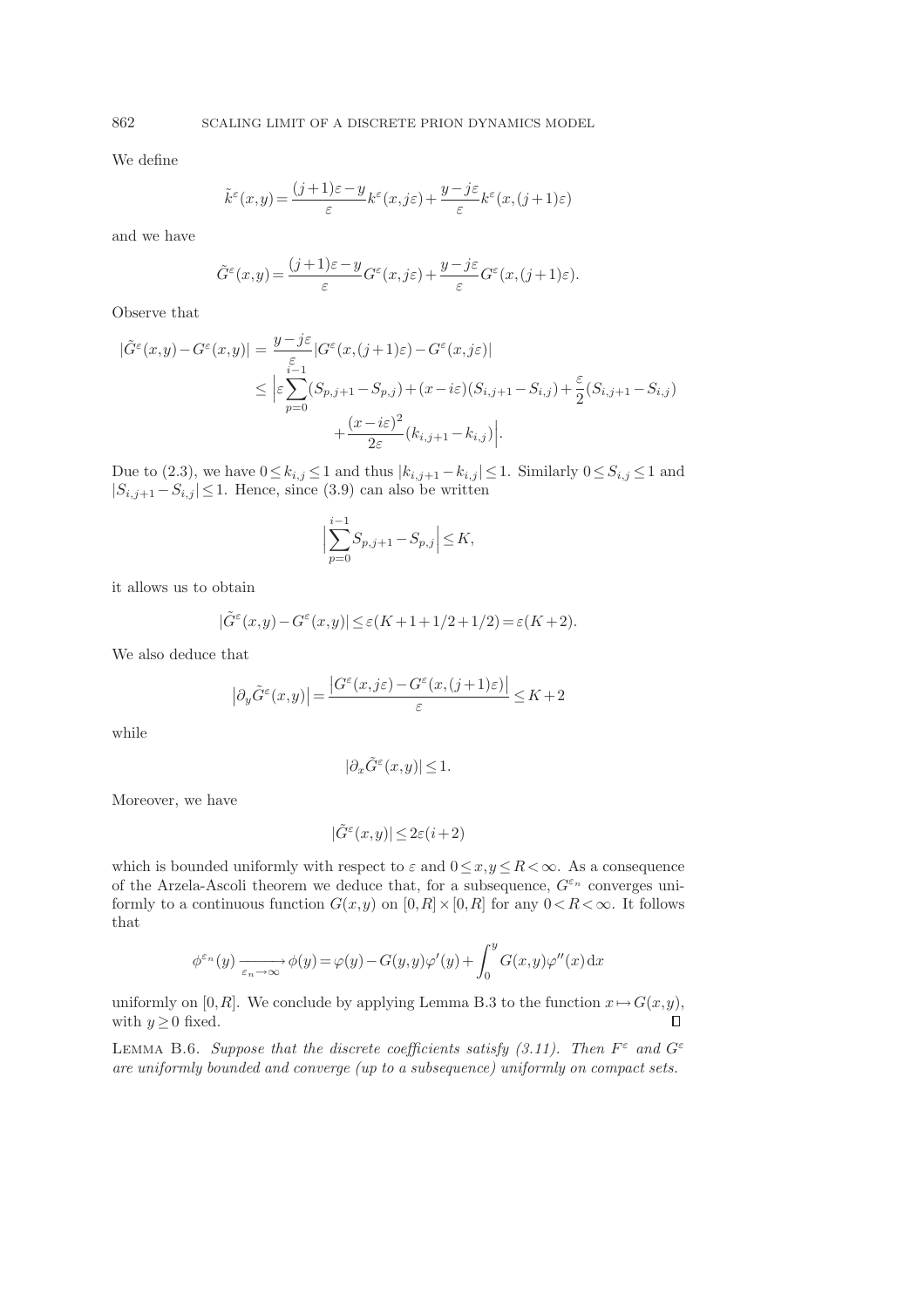Proof. Assumption (3.11) rewrites

$$
\left|S_{i,j+1}-S_{i,j}\right|\leq\frac{K}{j},\qquad k_{i,j}\leq\frac{K}{j},
$$

where  $S_{ij}$  is defined as in (B.1). So, with the same notation for  $\tilde{F}^{\varepsilon}$  as for  $\tilde{G}^{\varepsilon}$  and  $\tilde{k}^{\varepsilon}$ , we obtain

$$
|F^{\varepsilon}(x,y)-\tilde{F}^{\varepsilon}(x,y)|=\frac{y-j\varepsilon}{\varepsilon}|F^{\varepsilon}(x,(j+1)\varepsilon)-F^{\varepsilon}(x,j\varepsilon)|\leq \frac{2K}{j}\leq \frac{3K}{y}\varepsilon.
$$

Similar considerations yield

$$
|\partial_x \tilde{F}^{\varepsilon}| \le \frac{(j+1)\varepsilon - y}{\varepsilon} k_{ij} + \frac{y - j\varepsilon}{\varepsilon} k_{i,j+1} \varepsilon \le \frac{2K}{j\varepsilon} \le \frac{2K}{n_0 \varepsilon} \le \frac{2K}{x_0},
$$

where we have used Assumption (3.6), restricting the discussion to the case  $x_0 > 0$ (see case ii) in Theorem 3.4) and

$$
|\partial_y \tilde{F}^{\varepsilon}| \leq \frac{1}{\varepsilon} |F^{\varepsilon}(x,(j+1)\varepsilon) - F^{\varepsilon}(x,j\varepsilon)| \leq \frac{3K}{y},
$$

which leads to Ascoli assumptions and therefore the suitable compactness.

With such assumptions, we can take into account any k of the form  $k(x,y)dx=$  $\frac{1}{y}k_0(x/y)dx$ , including Dirac mass. If we consider such a distribution on [0,1] (taken symmetric), then we can define  $k_{i,j}$  as

$$
\begin{aligned} k_{i,j} = & k_0 \left( \left| \frac{i-1}{j-1}, \frac{i}{j-1} \right| \right) + \frac{1}{2} k_0 \left( \left\{ \frac{i-1}{j-1} \right\} \right) \\ & + \frac{1}{2} k_0 \left( \left\{ \frac{i}{j-1} \right\} \right) + \frac{1}{2} k_0 \left( \left\{ 0 \right\} \right) \delta_i^1 + \frac{1}{2} k_0 \left( \left\{ 0 \right\} \right) \delta_i^{j-1}, \end{aligned}
$$

with  $\delta_i^j$  the Kronecker symbol. With these notations, we have for  $p \geq j-2$ ,

$$
S_{p,j} = \sum_{i=0}^{p} k_{i,j} = k_0 \left( \left[ 0, \frac{p}{j-1} \right] \right) + \frac{1}{2} k_0 \left( \left\{ \frac{p}{j-1} \right\} \right)
$$

and  $S_{j-1,j} = S_{j,j} = 1$ , which leads to

$$
S_{p,j+1} - S_{p,j} = k_0 \left( \left[ \frac{p}{j}, \frac{p}{j-1} \right] \right) + \frac{1}{2} k_0 \left( \left\{ \frac{p}{j} \right\} \right) - \frac{1}{2} k_0 \left( \left\{ \frac{p}{j-1} \right\} \right), \quad \text{if } p < j - 1,
$$
  

$$
S_{j-1,j+1} - S_{j-1,j} = -k_0 \left( \left\{ \frac{j-1}{j}, 1 \right\} \right) - \frac{1}{2} k_0 \left( \left\{ \frac{j-1}{j} \right\} \right), \qquad S_{j,j+1} - S_{j,j} = 0,
$$

as  $0 \leq i \leq j$ , we have for any  $p \leq i$ ,

$$
\frac{p-1}{j-1} \le \frac{p}{j},
$$

the intervals  $\left[\frac{p}{j}, \frac{p}{j-1}\right]$  and  $\left[\frac{p-1}{j}, \frac{p-1}{j-1}\right]$  are disjoint. This leads to

$$
\Big|\sum_{p=0}^i S_{p,j+1} - S_{p,j}\Big| \le k_0 \Big(\bigcup_{p=0}^i \Big[\frac{p}{j}, \frac{p}{j-1}\Big[\Big] + \frac{1}{2}k_0\Big(\bigcup_{p=0}^i \Big\{\frac{p}{j}\Big\}\Big) + \frac{1}{2}k_0\Big(\bigcup_{p=0}^i \Big\{\frac{p}{j-1}\Big\}\Big) \le 2,
$$

 $\Box$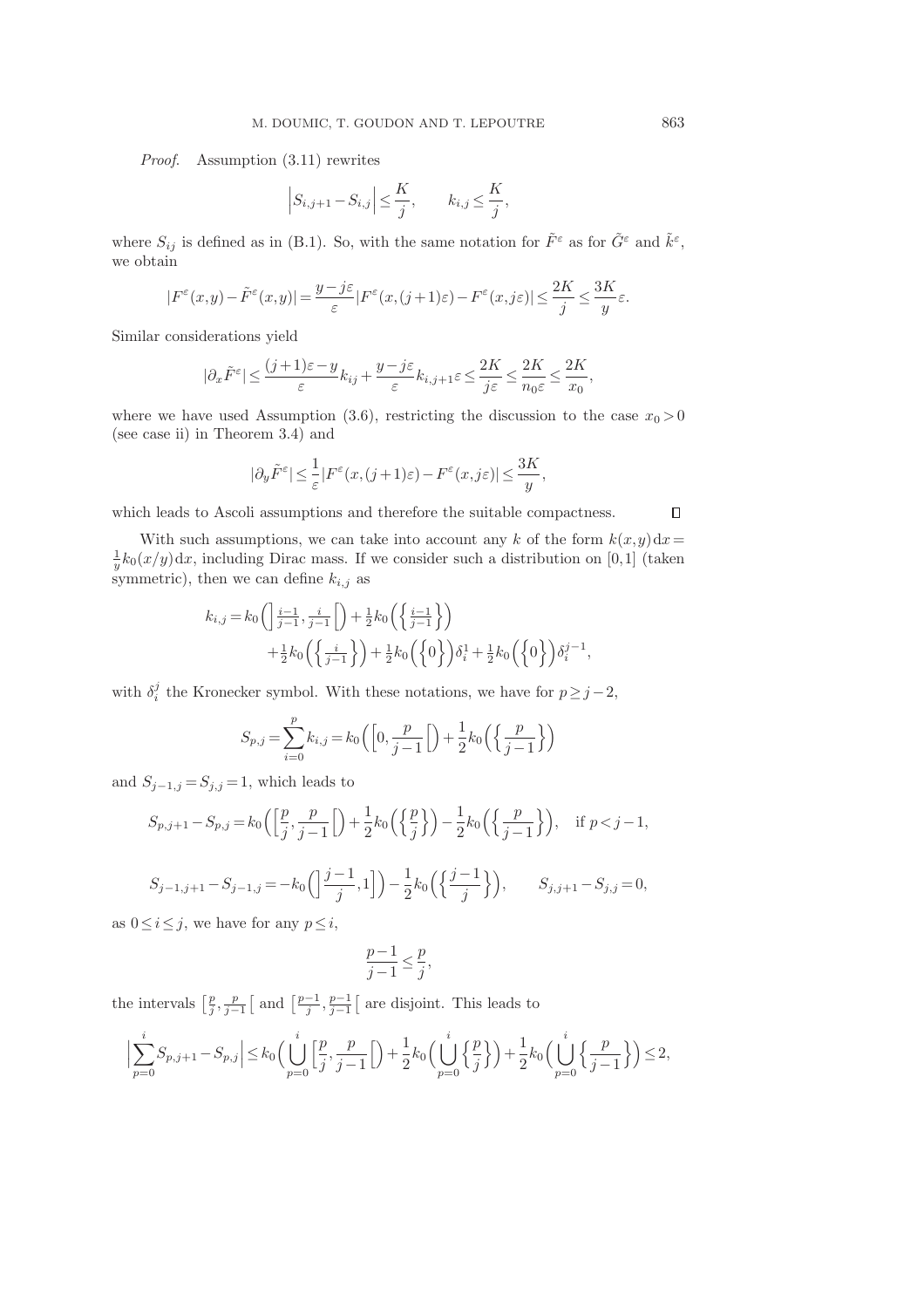which gives the criterion (3.9). The limit is then obviously given by  $k(x,y)dx=$  $\frac{1}{y}k_0(x/y)dx$ .

Appendix C. Discrete system. Here we briefly discuss the existence theorem for the discrete system. It is mainly an adaptation of Theorem 5.1 in [12]. We define the truncated system. Let  $N > n_0$ , consider the system

$$
\begin{cases}\n\frac{dv}{dt} = \lambda - \gamma v - v \sum_{i=n_0}^{N-1} \tau_i u_i + 2 \sum_{j=n_0}^{N} \sum_{i < n_0} i k_{i,j} \beta_j u_j, \\
\frac{du_{n_0}}{dt} = -\mu_{n_0} u_{n_0} - \beta_{n_0} u_{n_0} - v \tau_{n_0} + 2 \sum_{j=i+1}^{N} \beta_j k_{n_0,j} u_j, \\
\frac{du_i}{dt} = -\mu_i u_i - \beta_i u_i - v(\tau_i u_i - \tau_{i-1} u_{i-1}) + 2 \sum_{j=i+1}^{N} \beta_j k_{i,j} u_j, \quad \text{for } n_0 < i < N, \\
\frac{du_N}{dt} = -\mu_N u_N - \beta_N u_N + v \tau_{N-1} u_{N-1}.\n\end{cases} \tag{C.1}
$$

Existence, uniqueness and nonnegativity are immediate, we have immediately the weak formulation

$$
\frac{d}{dt} \left( v(t)\psi + \sum_{i=n_0}^{N} u_i \varphi_i \right) = \lambda \psi - \gamma v \psi - v \sum_{i=n_0}^{N} \mu_i u_i \varphi_i + v \sum_{i=n_0}^{N-1} \tau_i u_i (\varphi_{i+1} - \varphi_i - \psi) \n+ 2 \sum_{j=n_0+1}^{N} \sum_{i=n_0}^{j-1} i k_{i,j} \beta_j u_j \left( \frac{\varphi_i}{i} - \frac{\varphi_j}{j} \right) \n+ 2 \sum_{j=n_0}^{N} \sum_{i=1}^{n_0-1} i k_{i,j} \beta_j u_j (\psi - \frac{\varphi_j}{j}).
$$
\n(C.2)

Let us denote  $U^N$  the infinite sequence of functions defined by  $U_i^N = u_i^n$  if  $n_0 \le i \le N$ ,  $U_i^N=0$  otherwise. The weak formulation gives moment estimates (and the moment estimates done in section 4 can then be thought as uniform bounds on truncated systems). This model has the property of propagating moments.

With this type of initial condition, the proof of existence is based on the Ascoli theorem for the continuous functions  $U_i^N$ . Thanks all the moments controlled on the initial data and the nice property of propagation of moments, we have bounds on the derivative of  $v^N$ ,  $U_i^N$  and therefore, we can extract convergent subsequence. The limit satisfies the equation in an integral form (see [1] for a definition). For proving uniqueness, the procedure exposed in [1, 12] applies, with a small modification due to death rates (the condition on the moment of order  $1+m$  for the initial data insures the convergence of  $\sum i \mu_i u_i$ ).

Acknowledgement. We thank Pavel Dubovski for kind comments and suggestions about this work, and Natacha Lenuzza for fruitful discussions and help about orders of magnitude of the parameters. Part of this work has been supported by the ANR grant TOPPAZ.